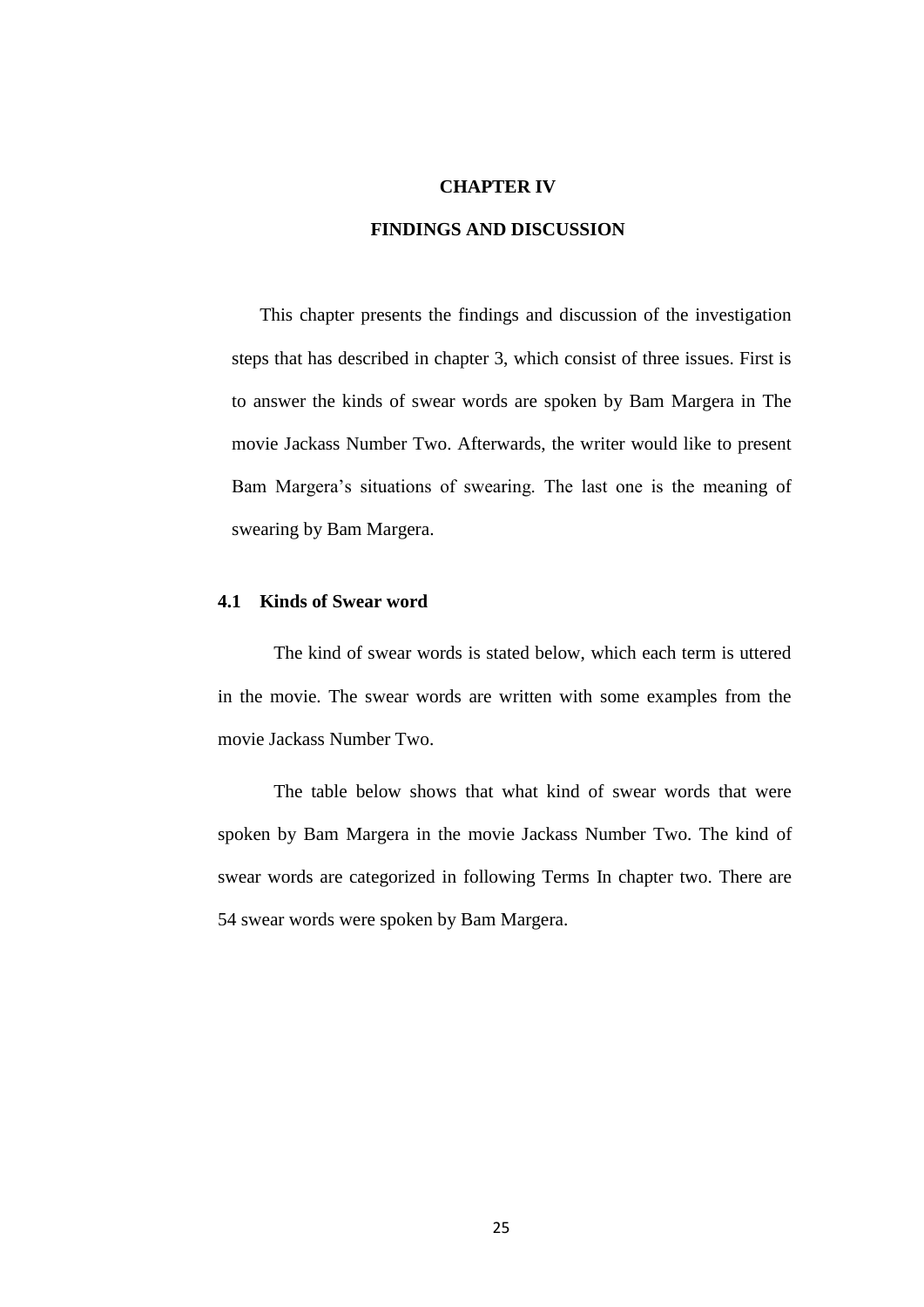| N <sub>0</sub> | <b>Categories of Swear Words</b> | <b>Words</b>                  |
|----------------|----------------------------------|-------------------------------|
|                | Copulative                       | $F^*ck$                       |
| $\overline{2}$ | <b>Excretory</b>                 | $Sh^*t, p^*ss$                |
| 3              | <b>Body Function</b>             | *ss, d*ck, c*ck               |
| 4              | <b>Religious Matters</b>         | Christ,<br>Jesus,<br>godd*mn. |
|                |                                  |                               |

Based on the table 4.1.1 there are four categories that consist in "Jackass Number Two". Body function term in this movie only consist of the word f\*ck. Secondly, there is excretory term that consist of the words sh\*t and p\*ss. The next category is that body function which consist of human's body part. They are \*ss, d\*ck, and c\*ck. The last category is religious matters term. There are three words existing. They are Jesus, Christ, and godd\*mn. The example of the utterances are explained below.

## **4.2.1 Copulative**

- **F\*ck:** What the f\*ck it that, dude?

## **4.2.2 Excretory**

- **Sh\*t:** oo sh\*t, it hurts so bad!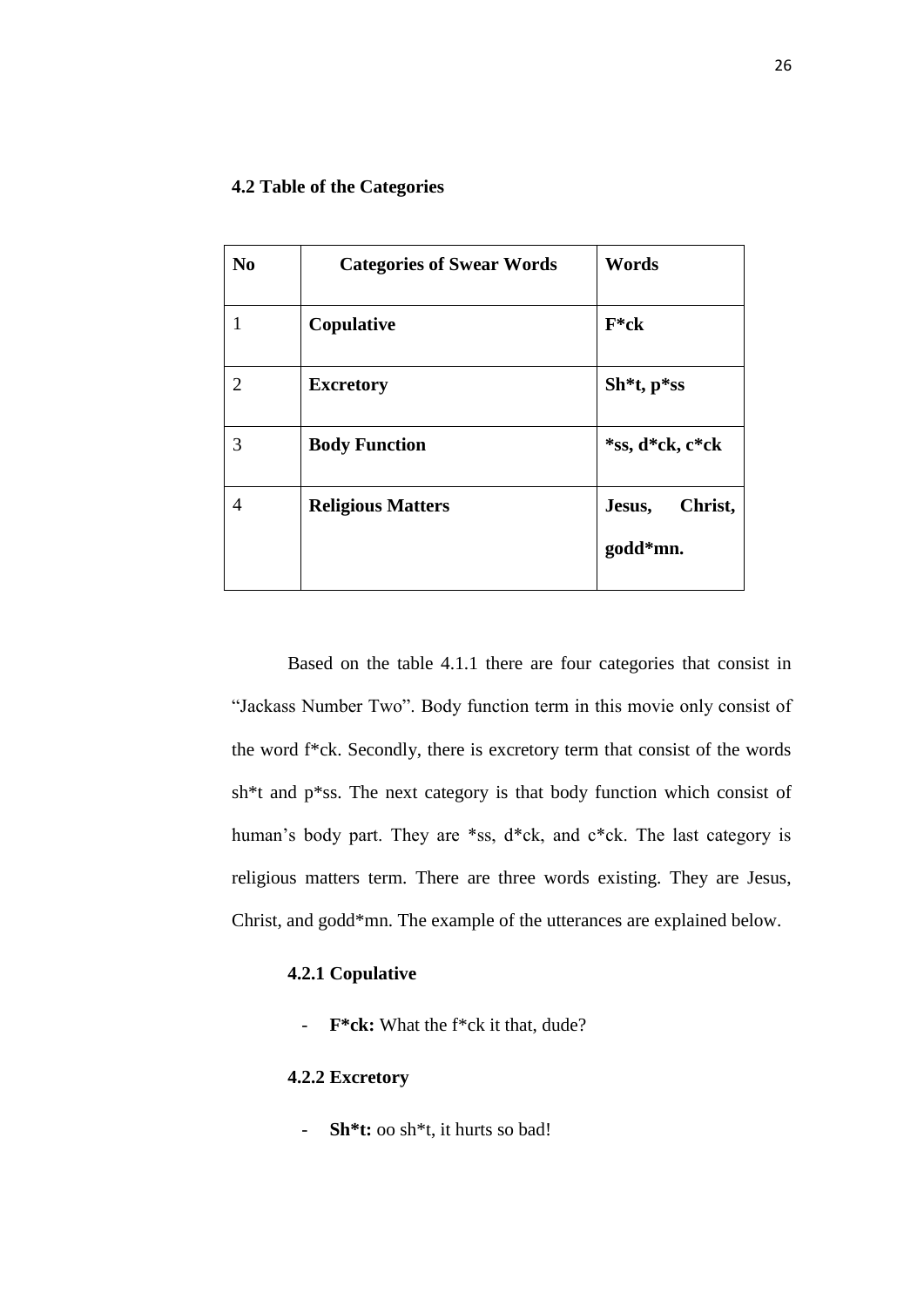- **Piss:** He seems so pissed, man.

## **4.2.3 Body Function**

- **N\*ts:** it is going to hit me in the nuts.
- **B\*lls:** you gave me a set of balls.
- **\*ss:** He gave me a *d\*ck* farm on my *\*ss*.
- **D\*ck:** ooh.. you f\*cking dick!!

### **4.2.5 Religious Matter**

- **Godd\*mn:** . I'd rather rip my *d\*ck* off and throw it in the river than to do that again. *Goddamn*.

## **4.2 Situation of Swearing**

As stated in Cipto that people are likely to swear when they would like to express antagonism, frustration, surprise, anger, shock (2005:8) Situations in Jackass Number Two is a friend-to-friend use which all of the utterances are impolite.

## **1. Frustration:**

**Bam Margera :** Here we are at some random-*\*ss* ranch, and this is the Brand. And it's gonna suck.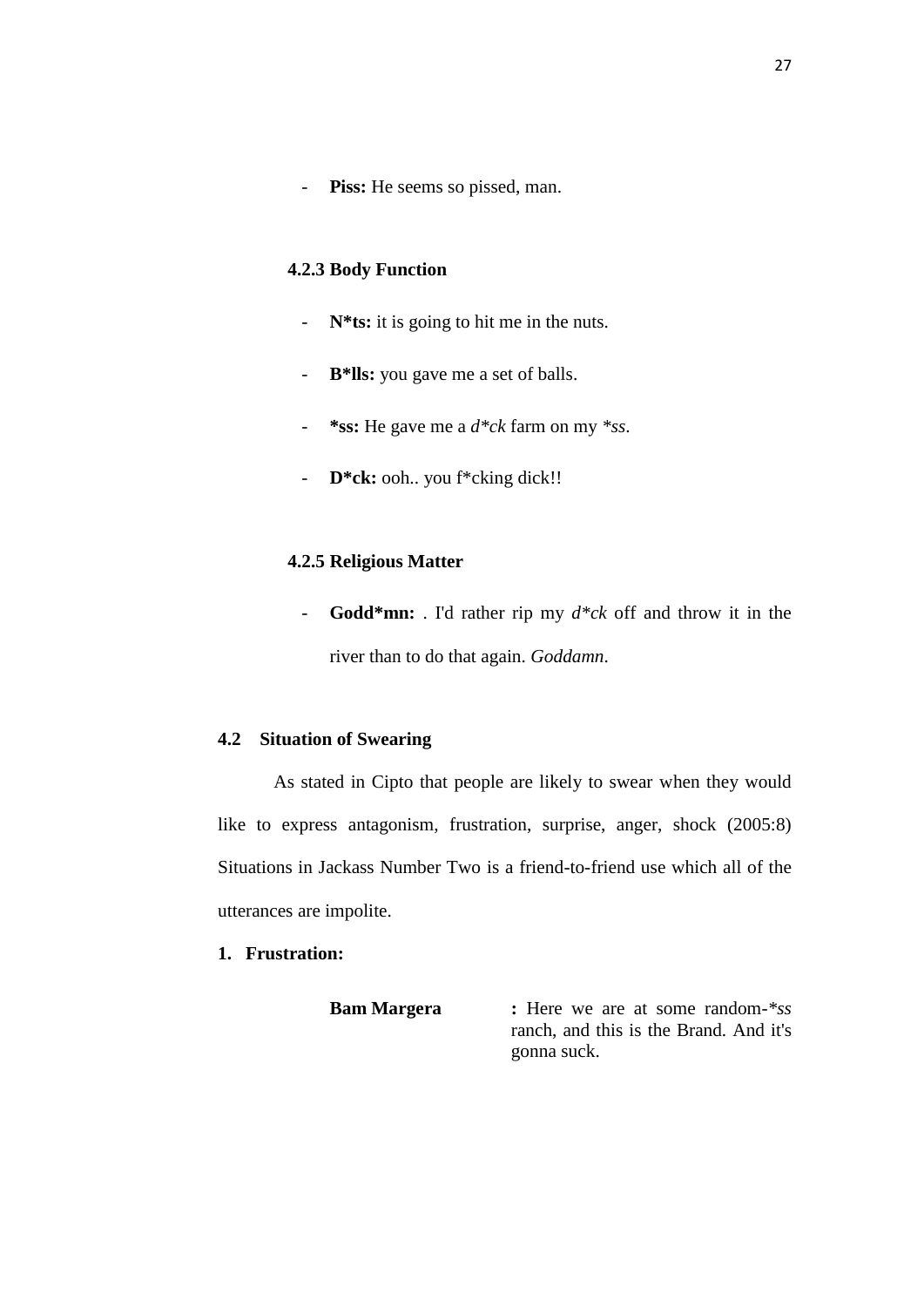In this situation, it seems Bam Margera is really frustrated where his bottom has to be branded by very hot metal to get the scene done. He knows that he is going to be hurt in this scene.

## **2. Funny & Shock**

In Jackass Number Two, the situation is identical to something that makes Bam Margera would like to utter swear words frequently.

#### **Bam Margera :** Oh, you f\*cking *d\*ck.*

The situation below appears when he gets surprised by Johnny Knoxville who punches him with punching bag. The situation below describes that funny and shock are related. After Bam Margera gets punches, he feel shocked. He thinks it is funny. The swear word below is uttered with the sense of humor, because all people are laughing.

### **3. Antagonism & Anger**

```
Bam Margera : F*ck! Alright. You said 10 seconds 
        20 seconds ago.
```
Before he gets branded, he is really angry because a friend of his namely Ryan Dunn heats the metal so long. He says that he is going to heat the metal for 10 seconds, but actually he does it for 20 seconds. That is why Bam Margera is so angry, and he shows the antagonism to his friend to stop heating the iron.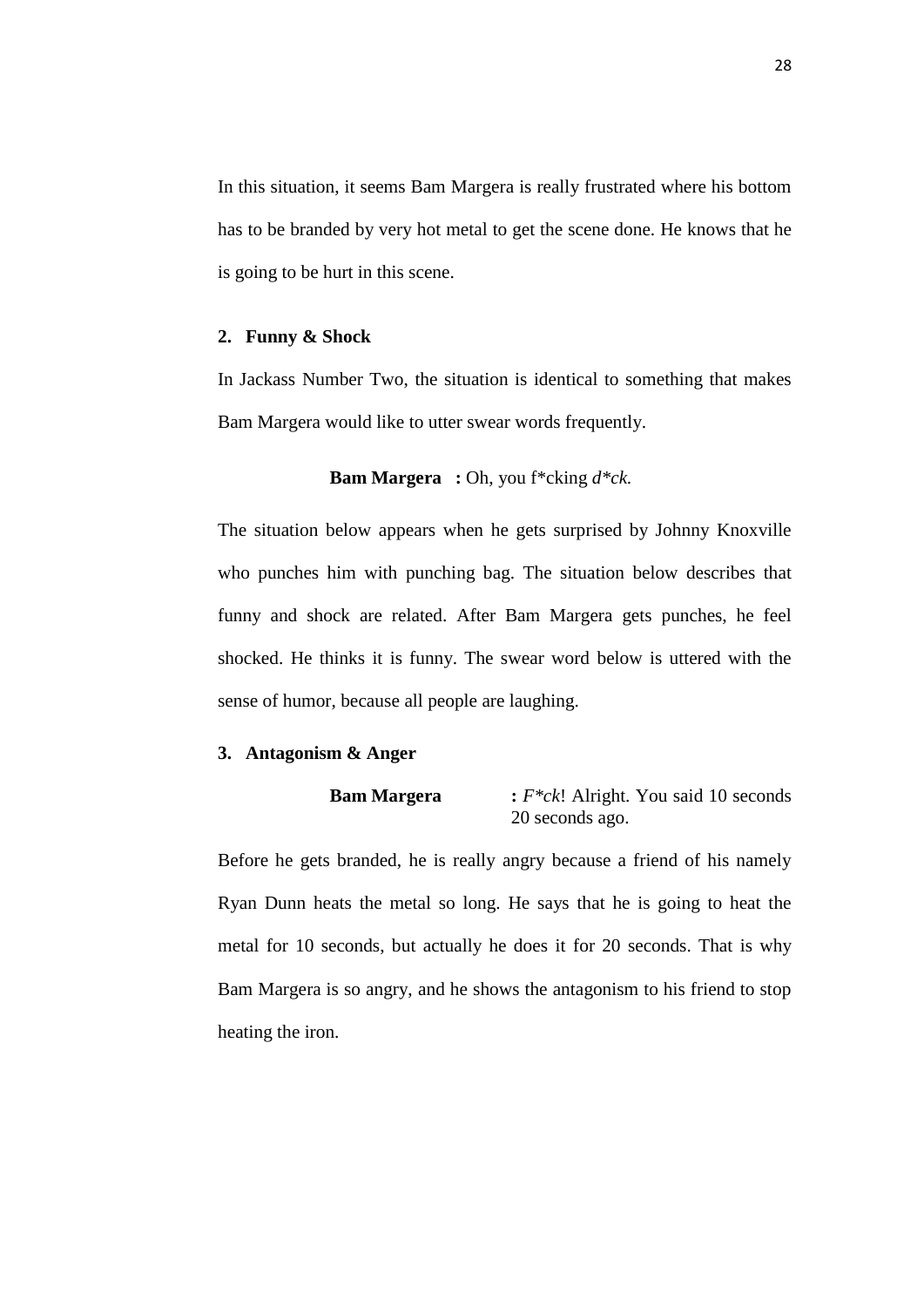#### **4.3 Meaning of Swearing**

The writer interprets the meanings of swearing from Bam Margera. As stated in the scope and limitation that all the data is interpreted by the writer itself because the writer does not have much time to do direct interview to Bam Margera. In addition, all of the meanings below are based on the emotional.

#### **1. Cursing:**

In this point, cursing refers to judge something bad where the cast member really would not like to do something dangerous.

**Bam Margera :** I am not doing that. *F\*ck* that! The utterance above happens after Bam Margera gets ran over by buffalo.

#### **2. Making attention**

In the certain condition, the related subject noticed that there is something he does not like and he wants to show it to other people by yelling to make attention

**Bam Margera :** ooh, *f\*ck.*

This scene shows Bam Margera jumps over green field and he slips on the ground.

#### **3. Describe:**

Bam Margera as the main concern mentions everything from the actual meaning of what he actually sees. Furthermore, there is an exception in this meaning that describing is not swearing, but it is still considered as taboo.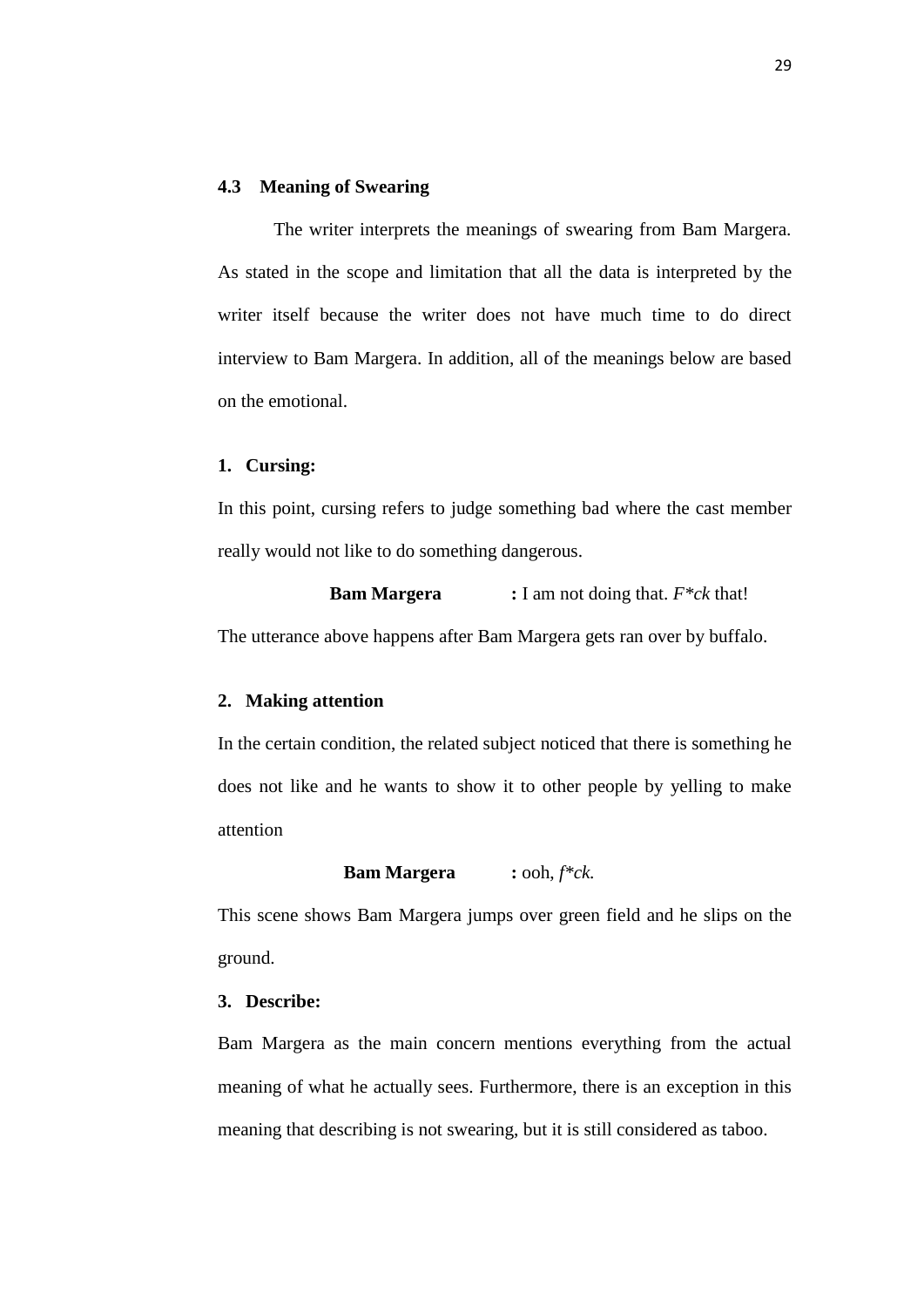**Bam Margera :** We're at Ape and Phil's house, and I'm gonna present them the branded *d\*ck* on my butt. Let me rephrase that. *D\*cks.*

Bam Margera has a serious injuries of burn on his bottom. He shows them to his parents. There is an exceptional term in this meaning where it does not include as swearing, but it sounds taboo.

### **A. Body Function Term**

Body Function Term is the most spoken by Bam Margera in the movie Jackass Number Two. The words that are spoken: *\*ss, \*sshole,*  and *d\*ck.* Many examples of this term are explained below:

### - **Scene #2**

In this scene Bam Margera is tricked by Cameraman to read valentine post that is on the holed wall, which there is a punching bag ready to push by Johnny Knoxville with airbags machine.

**Cameraman :** Dude, look at that. It's like... Someone like... Look at it. What is this? I can't even read it, dude. Read it out loud.

Bam Margera is reading the post, and suddenly the punching toy comes out right from the holed wall that is covered by the valentine post itself. Then, Bam Margera says to Johnny Knoxville who is coming out from the room and laughing.

**Bam Margera :** Oh, you f\*cking *d\*ck.*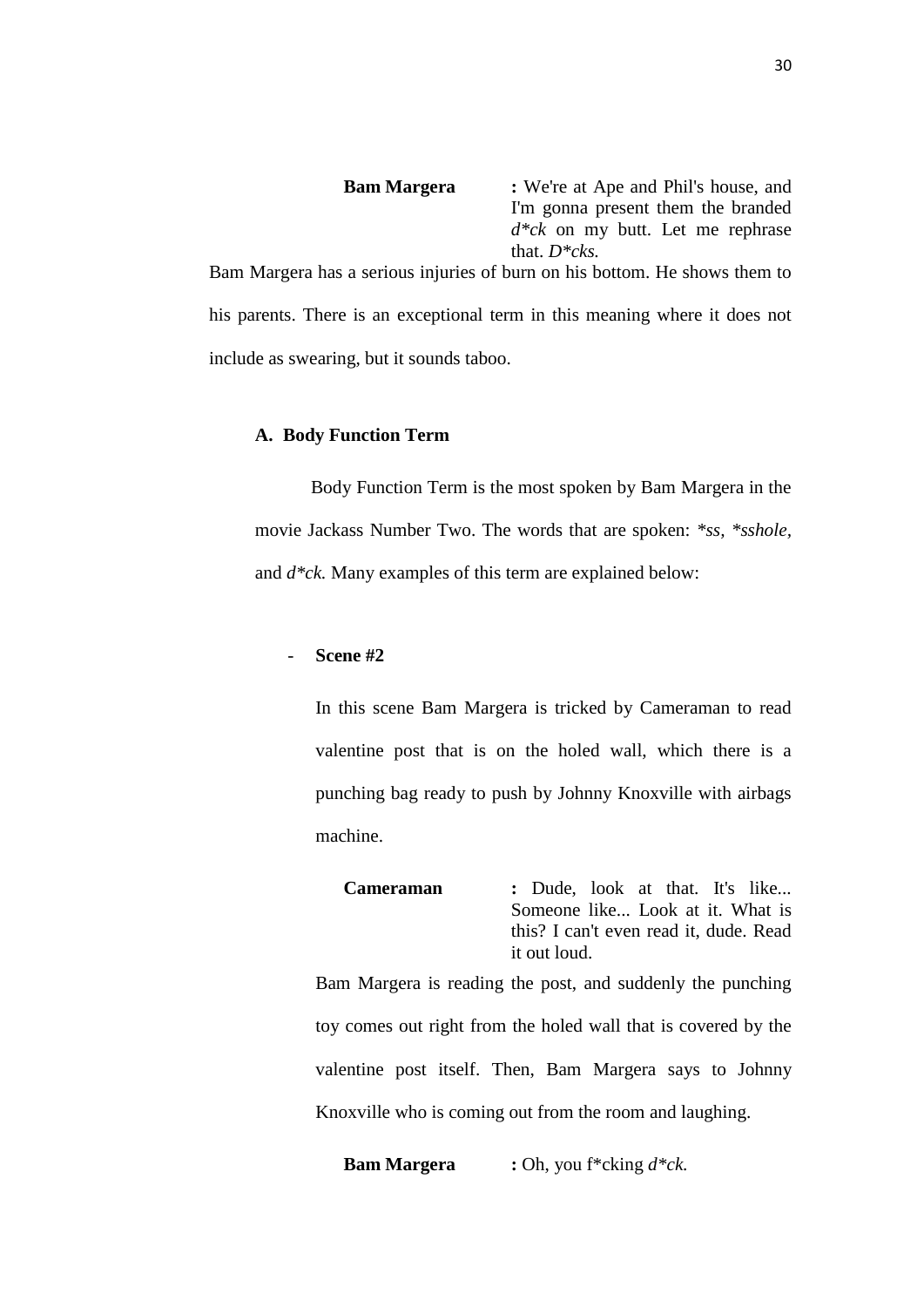The word *d\*ck* that is spoken Bam Margera means to curse Johnny Knoxville, because he makes Bam Surprised. Besides, he does not know that there is Johnny Knoxville behind that valentine post.

## - **Scene #6**

Bam Margera is going to do stunt, where he will sit onto weight strong meter which usually we can see at funfair especially in United States of America. The weight is ready to hit, but he does not want to get hit by weight. He prefers to have sex toy instead of the weight. He says:

| <b>Bam Margera</b> | : See, we have a weight going up and          |
|--------------------|-----------------------------------------------|
|                    | it's supposed to hit me in the <i>nuts</i> ,  |
|                    | but I'd prefer to have, like, a dildo         |
|                    | instead of the weight, and then,              |
|                    | instead of the <i>nuts</i> , it'll be my *ss. |
|                    | It'll go right in. That's the way to do       |
|                    | it. Could somebody make a $d^*ck$             |
|                    | run? Please?                                  |
|                    |                                               |

Both of the words *nuts* does not mean peanut. It refers to his testicles, which he says it to describe that his testicles are alike with nuts. The word *\*ss* is the actual meaning which is part of human body called bottom. Afterwards, he says *d\*ck*. It refers to the sex toy that is going to hit him in his bottom. Both spoken words are said by the term of visual.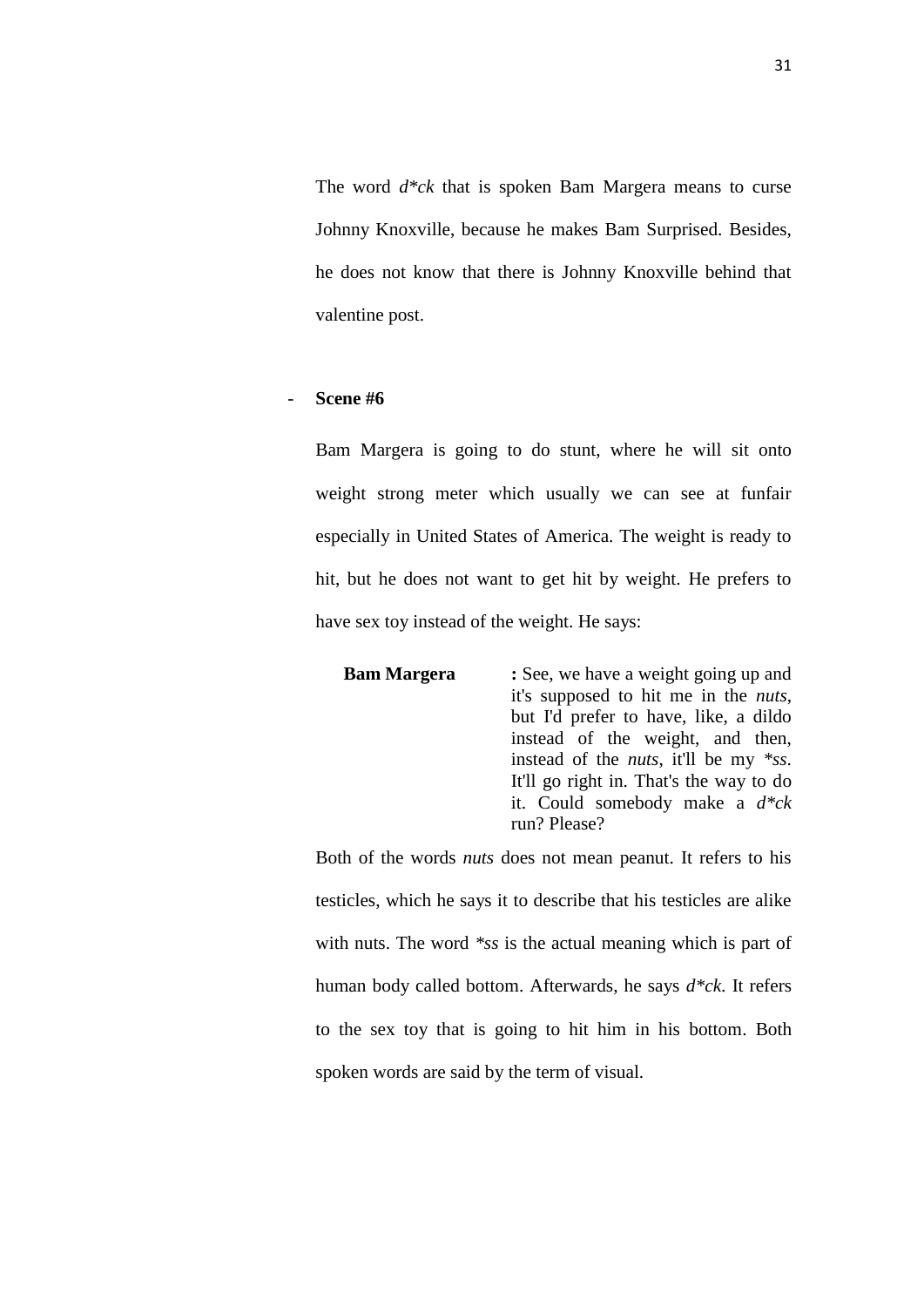- **Scene #9**

Jackass Crew brings him to the ranch where many cows are at there. The ranch has an iron brand which has been designed into penis shape, and it will be pushed into Bam Margera's Bottom. He looks desperate before even get started the footage. He starts off the scene by saying:

**Bam Margera :** Here we are at some random-*\*ss* ranch, and this is the Brand. And it's gonna suck.

The word *\*ss* refers to the situation where he expresses that the place of making the footage is strange to him. It indicates that Bam Margera does not any idea about the place. While his friend named Ryan Dunn is burning the brand, he is looking at his friend and says:

**Bam Margera :** That is a mini hard *d\*ck* right there.

The word *d\*ck* refers to a contraption that the shape is like human vital organ. He says that because he notice that the contraption is like the actual thing of man genital. After Bam Margera gets branded with a hot iron, he was screaming and hurt really bad. He says:

**Bam Margera :** You gave me a hologram *d\*ck*. There's three solid *d\*cks*, there's one *half-\*ssed* one right here, and then you gave me a set of *balls*.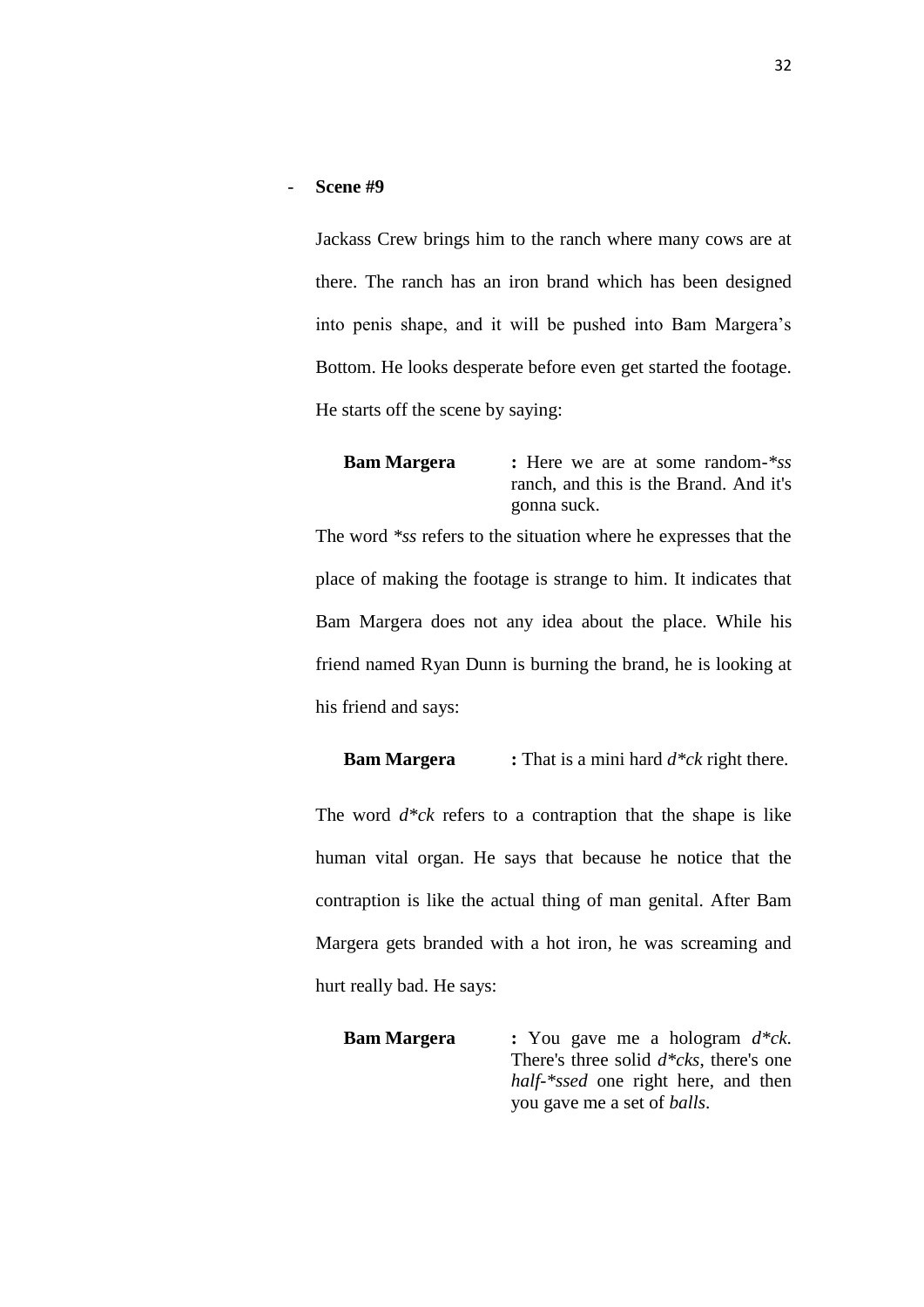A hologram *d\*ck* refers to the result of burning on his bottom which looks like a hologram picture of penis. The solid *d\*ck* refers to the previous meaning either. He says *d\*ck* many times because he describes the real thing in visually. And the word *balls* is the term of visual which he claims it is like his testicle to his description. Afterwards, he says:

**Bam Margera :** Rad. I'd rather rip my *d\*ck* off and throw it in the river than to do that again. *Goddamn*.

The word d\*ck in this part refers to his own part body. He says it in frustrated sound that he prefers to do the certain thing than to do brandings bottom again. The situation on this scene is that he is really frustration because he gets hurt a lot from getting branded on his bottom.

## - **Scene #10**

After his bottom gets branded, he comes to his parents' house. Afterwards, he wants to show his parents the branded bottom. He says to the camera before gets into his parents' house.

| <b>Bam Margera</b> | : We're at Ape and Phil's house, and  |  |
|--------------------|---------------------------------------|--|
|                    | I'm gonna present them the branded    |  |
|                    | $d * c k$ on my butt. Let me rephrase |  |
|                    | that. $D^*cks$ .                      |  |

D<sup>\*</sup>ck in this scene refers the same thing with pervious scene which tells about hot brandings on his bottom which is the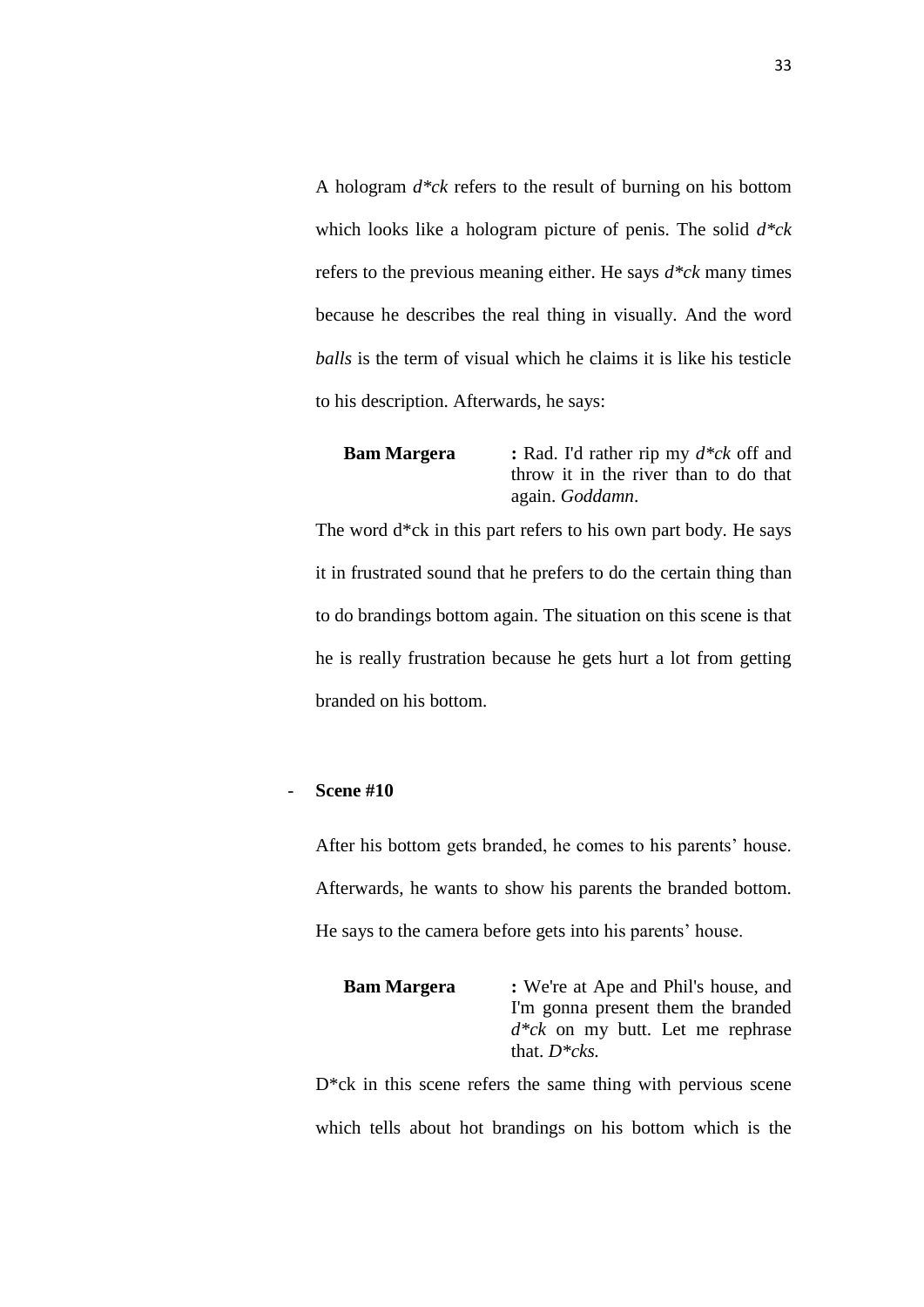shape is like penis. There is a sense of funny when he says it. Afterwards, he and the whole crew come into the house. His friend named Ryan Dunn starts to tell his parent's that he gave Bam a present.

**Ryan Dunn :** Well, I gave him a present.

Bam Margera puts his pants down and shows the branded penis in his butt to his parents.

**Bam Margera :** He gave me a *d\*ck* farm on my *\*ss*.

*D\*ck* farm refers to an infected of burning effect on his bottom. He claims that his wound is the same with the farm where many animals exist on. It is the same reference that there is a bunch of branded wounds on his bottom. In this situation Bam Margera shows that the wounds still hurt. After that, they argue each other.

| <b>April Margera</b> | : Oh, my God! What is that? What is<br>that?                                                                   |
|----------------------|----------------------------------------------------------------------------------------------------------------|
| <b>Ryan Dunn</b>     | : I branded his butt.                                                                                          |
| <b>Bam Margera</b>   | : It's supposed to be a $d^*ck$ , but he<br>did it six times, so now I have a $d^*ck$<br>farm on my $*_{SS}$ . |

The word *d\*ck* refers to a single wound that it is supposed to happen. But, it is beyond his expectation which he actually has six wound that is like a farm of penis. There are two situation in this scene. First it seems funny because the wounds really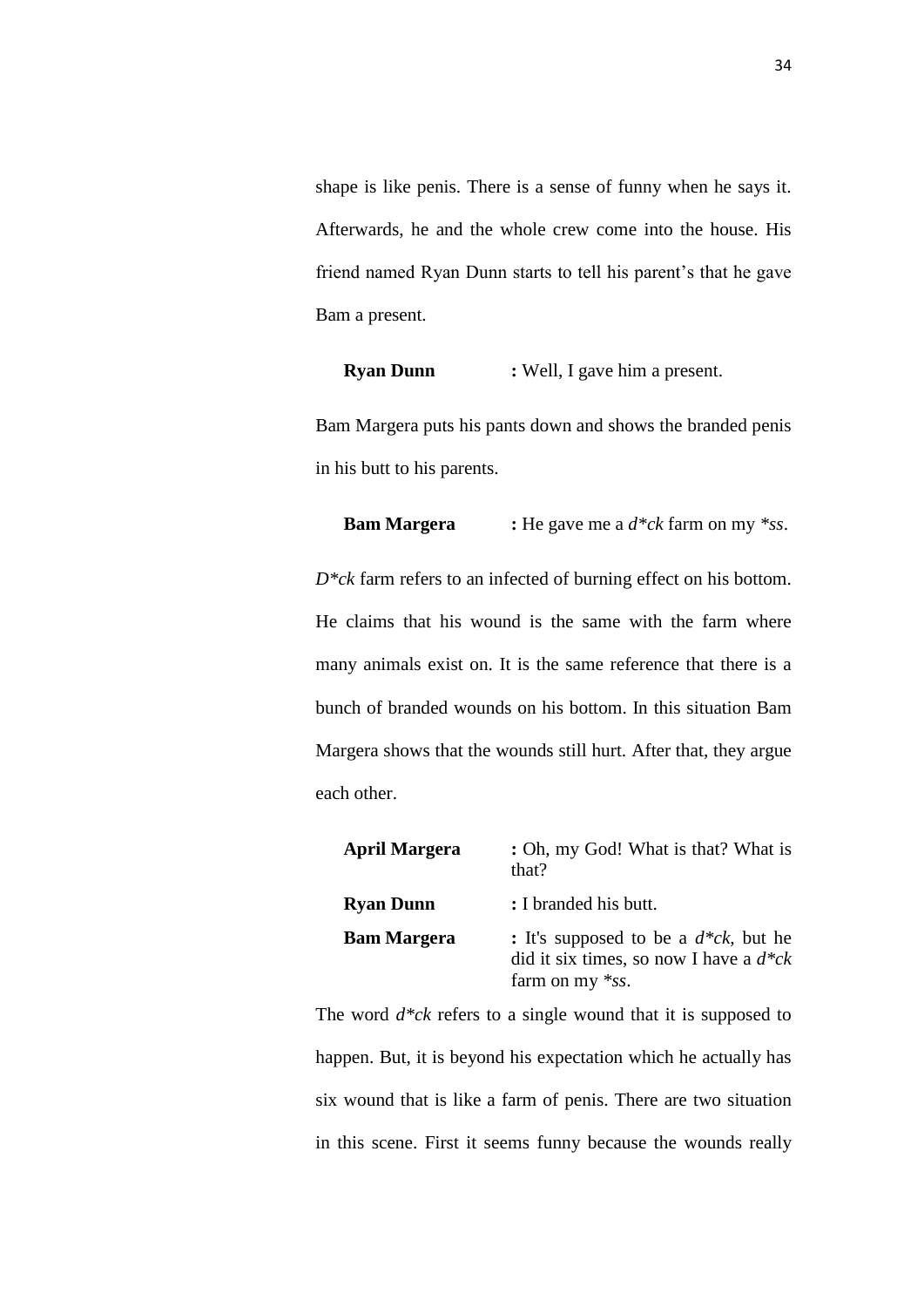look strange. The other situation he feels that it is really bad because his parents do not like his wound. His parents still see on his butt with regret expression as the parents.

| <b>April Margera</b> | : Bam, that is so infected! That does<br>not look good. Oh, my God, he's<br>going to have that for life! You're<br>going to have that for life |
|----------------------|------------------------------------------------------------------------------------------------------------------------------------------------|
| <b>Bam Margera</b>   | : Ape, I got a muffed-up-*ss butt.                                                                                                             |
| <b>April Margera</b> | : I know, and you had the cutest butt<br>ever and now you've ruined it.                                                                        |
| <b>Bam Margera</b>   | : No, $D^*ck$ Farm Dunn ruined it.                                                                                                             |

The word \*ss indicates that he notices that his bottom is really unnecessary to get branded. He says so with little expression of antagonism. Afterwards the word *d\*ck* refers to his wound.

## - **Scene #15**

Bam Margera explains his idea to the crew for the next stunt. The stunt will be performed by his friends named Wee Man and Preston Lacy.

He says:

| : See, when I come up with my ideas,   |
|----------------------------------------|
| I don't write them down. I just draw a |
| picture and fax it to Los Angeles. I   |
| just drew a picture of a fat-*ss and a |
| little guy with a bungee cord          |
| connected.                             |
|                                        |

The word *\*ss* means his friend who is namely Preston Lacy. That was not actually an *\*ss* or butt, but it was his friend,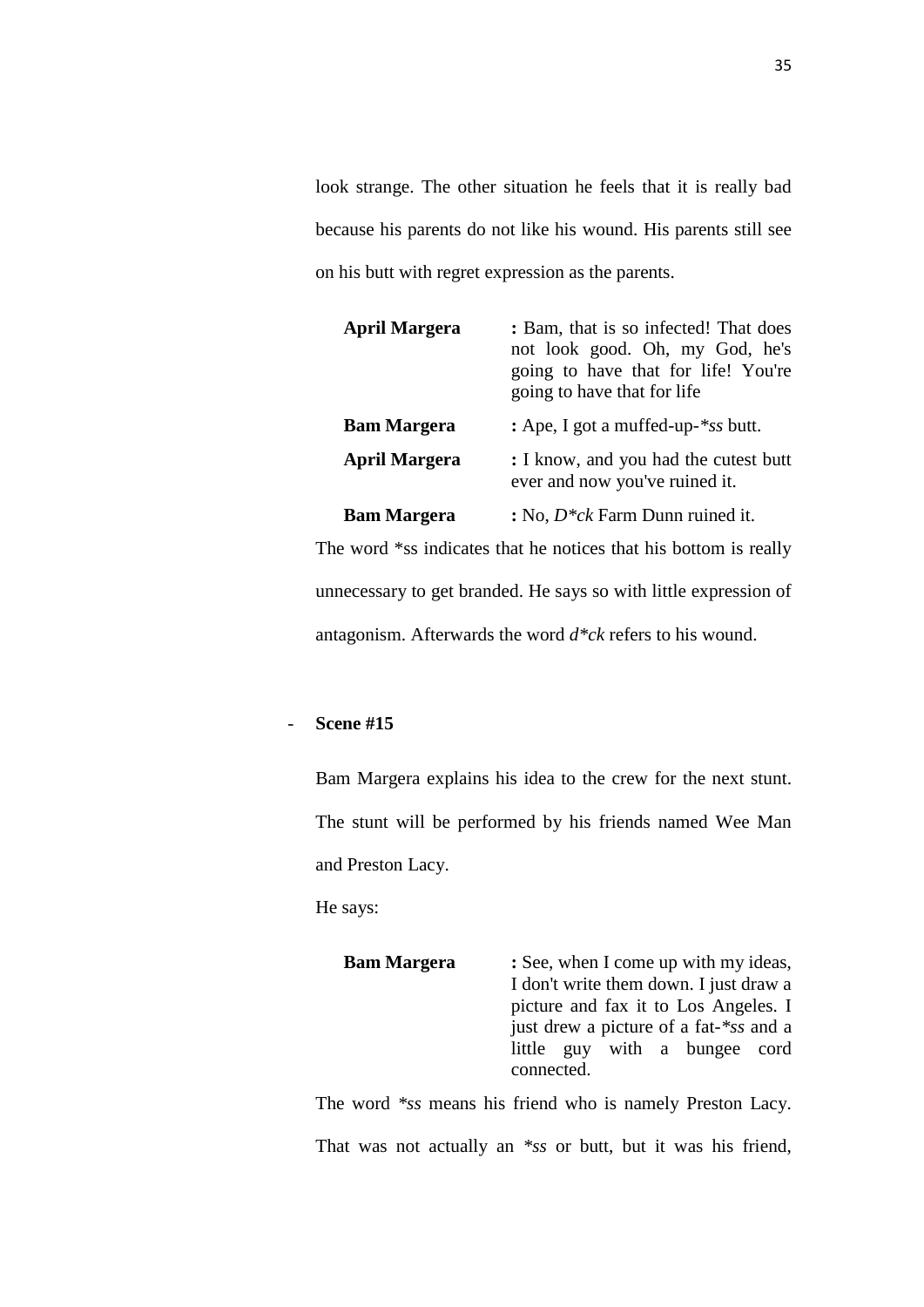Preston Lacy. He says it in the relax condition with no dangerous activity, because in this scene he is chosen as the idea writer.

## - **Scene #28**

The whole crew and cast member ask Steve-O to fill his butt with beer. Steve-O does it well. But there is one problem that makes him have to use plunger to get it done. The beer that is already filled into his butt cannot be get out of his butt. So, they decide to use plunger to get the beer out of Steve-O's butt. Bam Margera is working the plunger on his butt and says:

**Bam Margera :** You'd better sh\*t piss, *\*ss white!* Bam said so, because when he was working the plunger on Steve-O's but, he knew that Steve-O bottom is really white, and Steve-O is originally from America where lots of white people live in. the word *\*ss* refers to the actual meaning which it is the bottom of his friend.

## - **Scene #40**

In this Scene is getting trapped by his friend. Bam Margera Holds onto something tight, because he is being hit by high speed wind as the scenario. Bam puts off his grip and falls into big cage. He does not realize that his friend will give him a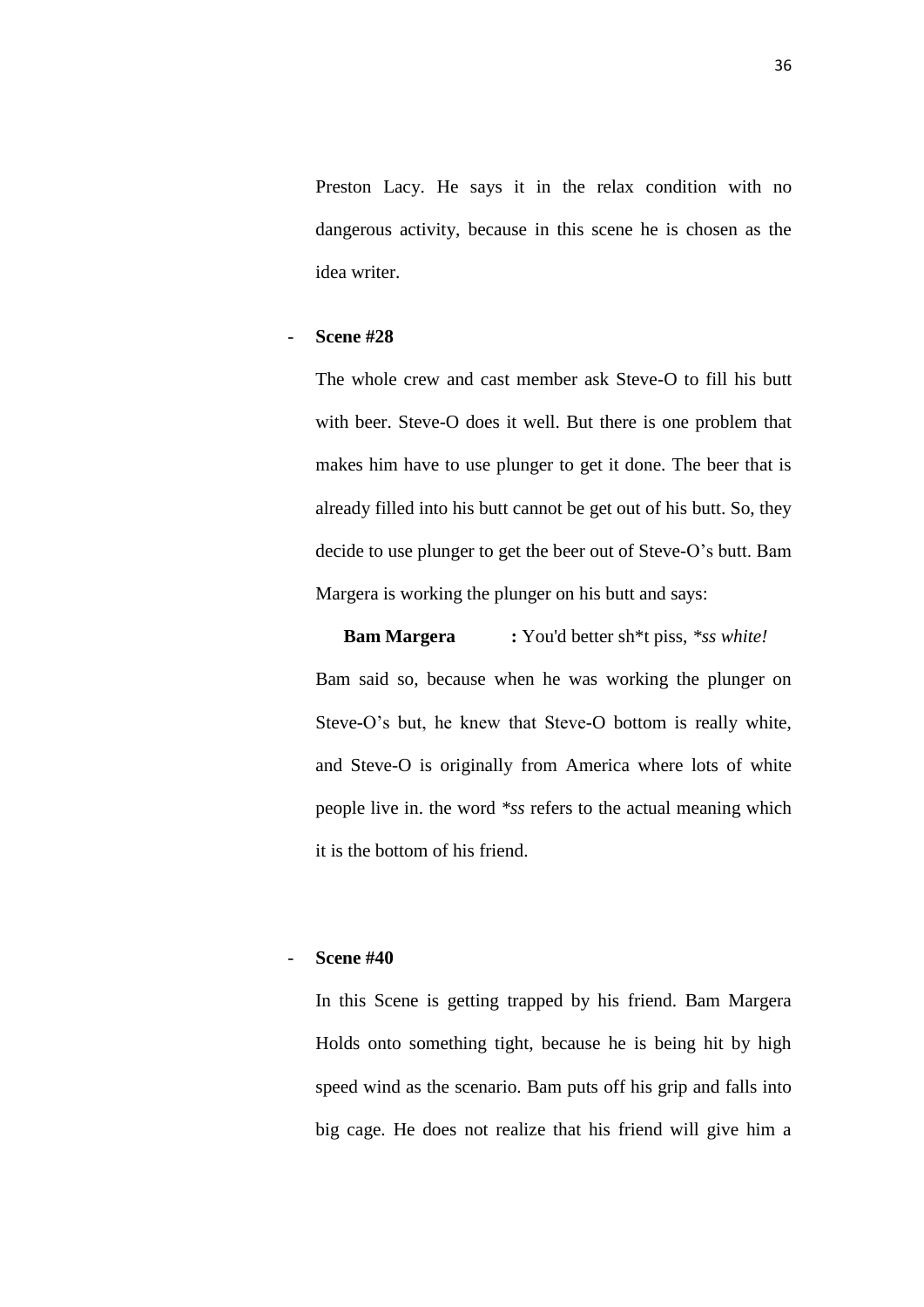King Cobra which has been devenomized by snake expert. He freaks out and says:

**Bam Margera :** You guys are *f\*cking* such total *d\*ckheads*. He says so because he thinks that he is totally pranked by his friends. He says *d\*ckhead* refers to their friends who make cruel idea of tricky scene which has been planned by his friend named Johnny Knoxville and Chris Pontious.

### **B. Copulative Term**

This term is spoken by Bam Margera the most after Body Function Term. The words of this term will occur on the scene illustration below. The words are: *f\*ck* and *f\*cking*.

### - **Scene #2**

In this scene Bam Margera is tricked by Cameraman and Johnny Knoxville to read valentine post that was on the holed wall, which there is a punching toy that is ready to push by Johnny Knoxville with airbags machine. Bam Margera looks confused and says to the Cameraman:

### **Bam Margera :** What the *f\*ck* is that?

The word f\*ck is indication of Bam Margera who has no idea about the Valentine Post. There is kind of funny situation for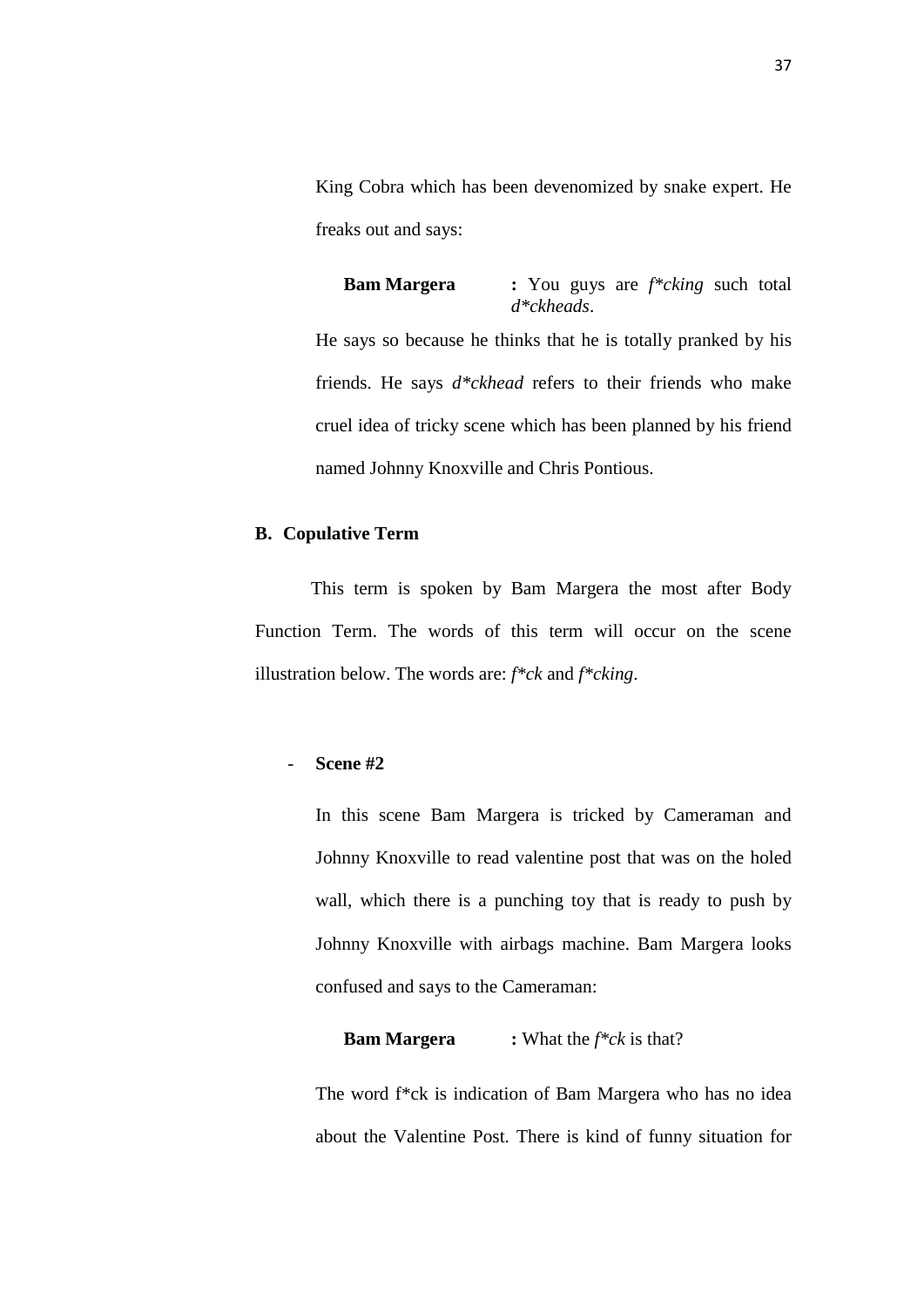him reading the post. Afterwards, Bam Margera suddenly gets punched and he gives his comment about the post.

**Bam Margera:** I was wondering why it was so *f\*cking* small.

He says f\*cking because the post is obviously small. This scene is really funny because there is no hurting activity. Afterwards, he asks Steve-O to read the post, but Steve-O does not know either about the punching toy.

```
Bam Margera : Did you see this? F*cking fans just 
        wrote this. Like, saying how much 
        they want to f*ck us. And it says... 
        Read it up close. It's f*cking
        hilarious. Read it out loud for the 
        camera.
```
The word f*\*ck* refers to the fans that make the stuff up and make it into hilarious thing to talk about. The second word is given to make pressure for "hilarious" so that Steve-O will have a curiosity to read the post. After steve-O reads the post. The last *f\*ck* word means the actual meaning which Bam tells about the fans who want to do sex activity with Jackass cast Member. Afterwards, there comes Ryan Dunn who does not know either about the punching machine. Bam encourages him to read it and says:

**Bam Margera :** It's the *f\*cking* stupidest thing I've ever seen. Fans actually put that... Read the little part, dude.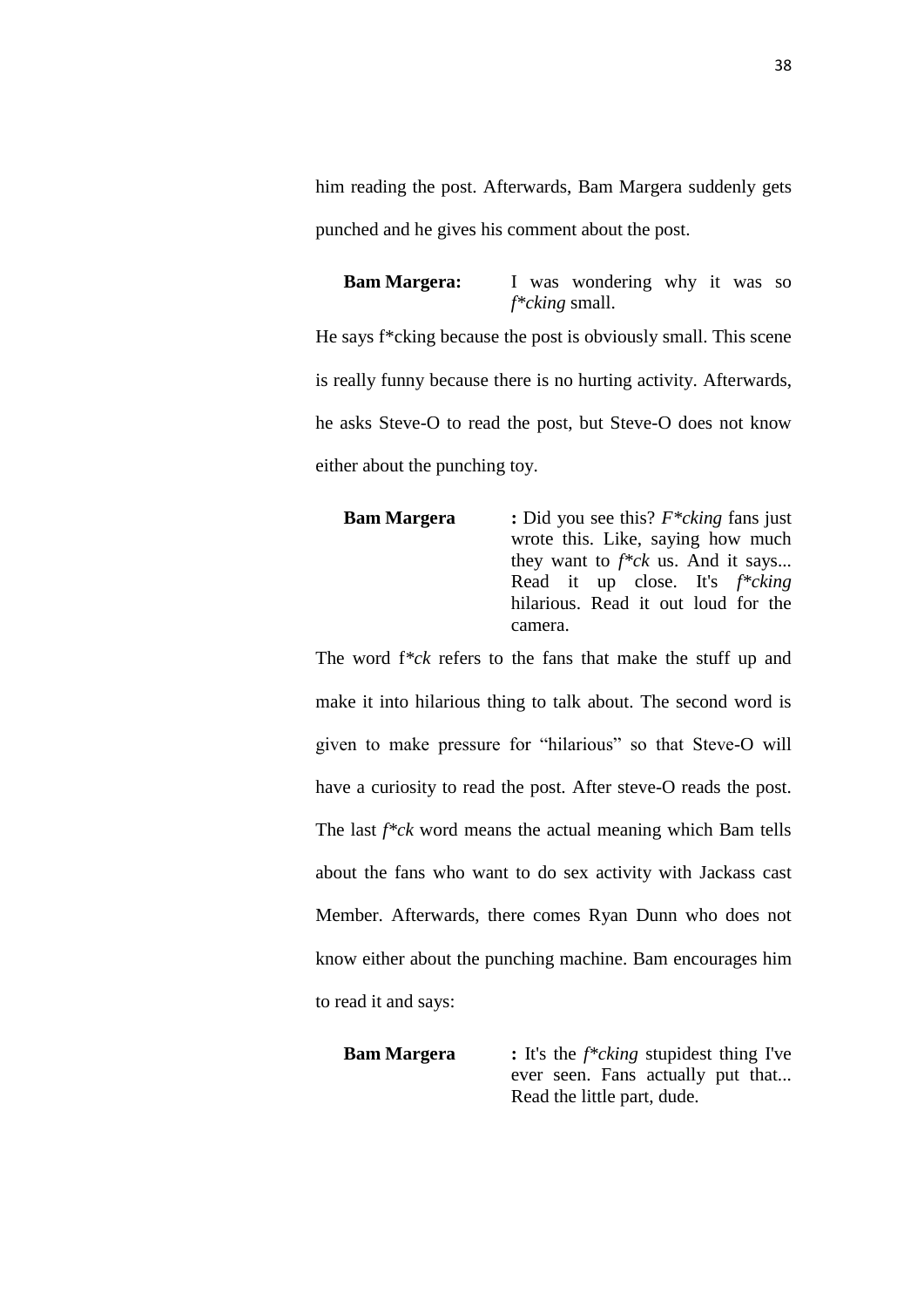The word f\*ck comes with the word "stupid". It is kind of the complement where the word f\*ck has the function to give pressure to all the words, which it means that real studpid. Ryan accepts the suggestion from Bam. His head comes closer to post, and then he gets punched by Johnny Knoxville with punching bag.

## - **Scene #9**

Jackass Crew brings him to the ranch where many cows are at there. The ranch has an iron brand which has been designed into penis shape, and it will be pushed into Bam Margera's Bottom. He stares on his friend, burning the brand and says:

| <b>Bam Margera</b> | $\colon$ F <sup>*</sup> ck! All right. You said 10<br>seconds 20 seconds ago.                            |
|--------------------|----------------------------------------------------------------------------------------------------------|
| <b>Ryan Dunn</b>   | : If I take it off, it's gonna go cold in<br>a second. I have to keep it on until<br>we're ready to film |
|                    | m Margara save f*ek to curso his friend named Dyan Dunn                                                  |

Bam Margera says f\*ck to curse his friend named Ryan Dunn. He says f\*ck with frustration expression because he is going to get branded with hot iron and it is going to hurt really bad. Then, Ryan Dunn presses the penis brand in onto his butt. He is hurt and says something with terrible sound.

**Bam Margera :** Press it hard, you idiot! *F\*ck!*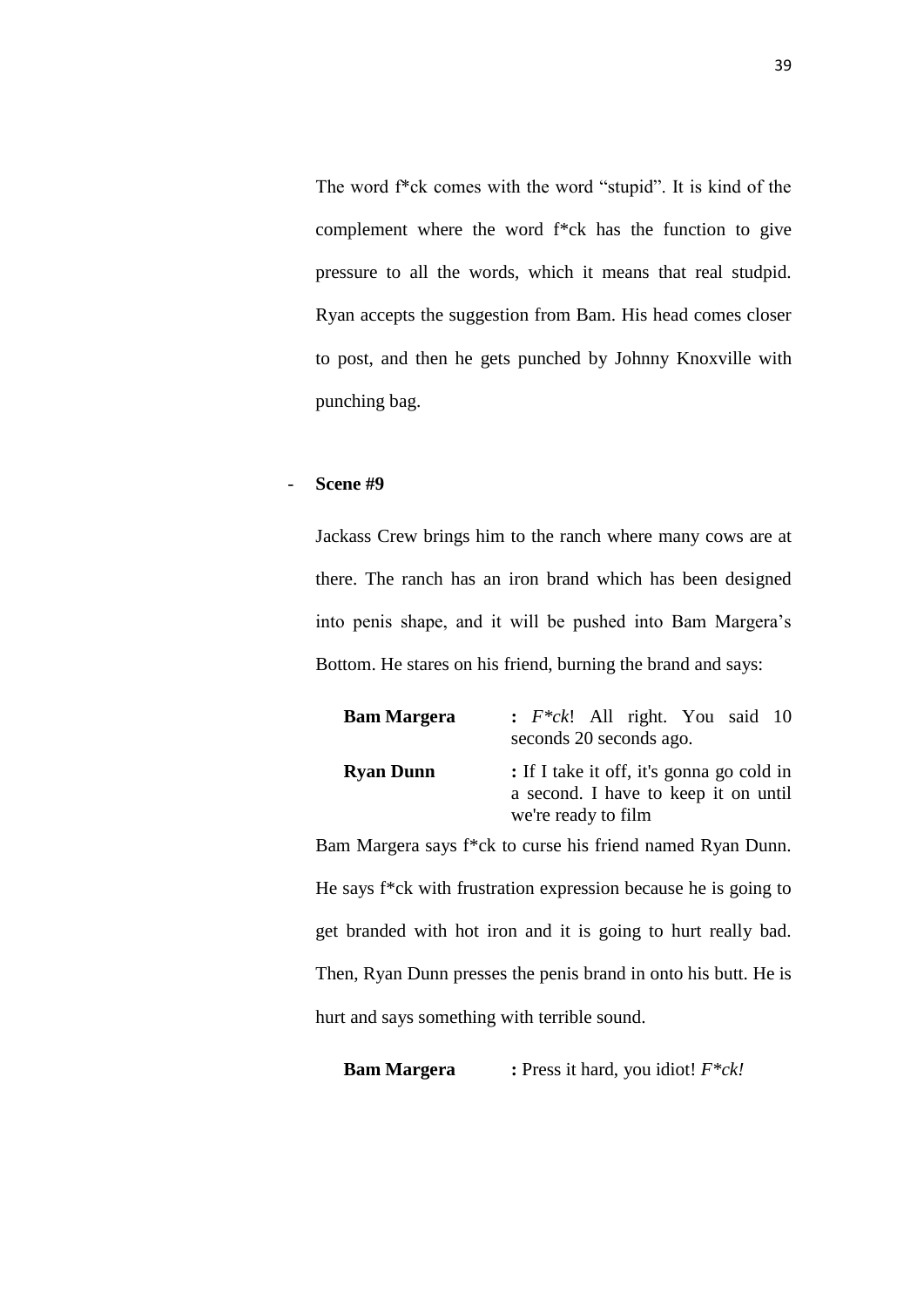With the same frustration sense, he says the word *f\*ck* again. But, one of crew says that Ryan Dunn has to press it harder than before and Ryan does. Bam yells again and say:

| <b>Bam Margera</b> | : Oh, $f * c k!$ ! Dude that hurts so $f * c k i n g$<br>bad!                           |
|--------------------|-----------------------------------------------------------------------------------------|
| <b>Ryan Dunn</b>   | : Well, if you didn't jump out of the<br>way, I would've had it done the first<br>time. |
| <b>Bam Margera</b> | : $F^*ck!$ Oh, Goddamn, that hurt so<br>bad.                                            |

All the word *f\*ck* are spoken by Bam Margera with the same meaning which is to curse, and with the same situation of frustration because of getting branded with very hot iron.

## - **Scene #19**

Johnny Knoxville, Bam Margera and Ryan Dunn want to get tested by emb\*ssy defense equipment which the place named ALS Technology. They like to get shoot with 700 45-caliber rubbers. After they got shot the testing of that weapon, Bam Margera suddenly says:

```
Bam Margera : I'm crying. I'm a f*cking
     skateboarder and I'm getting shot.
```
The word *f\*cking* does not mean the real meaning. It means that Bam Margera shows that he curses himself as the skateboarder and he gets shot. That is not totally proper thing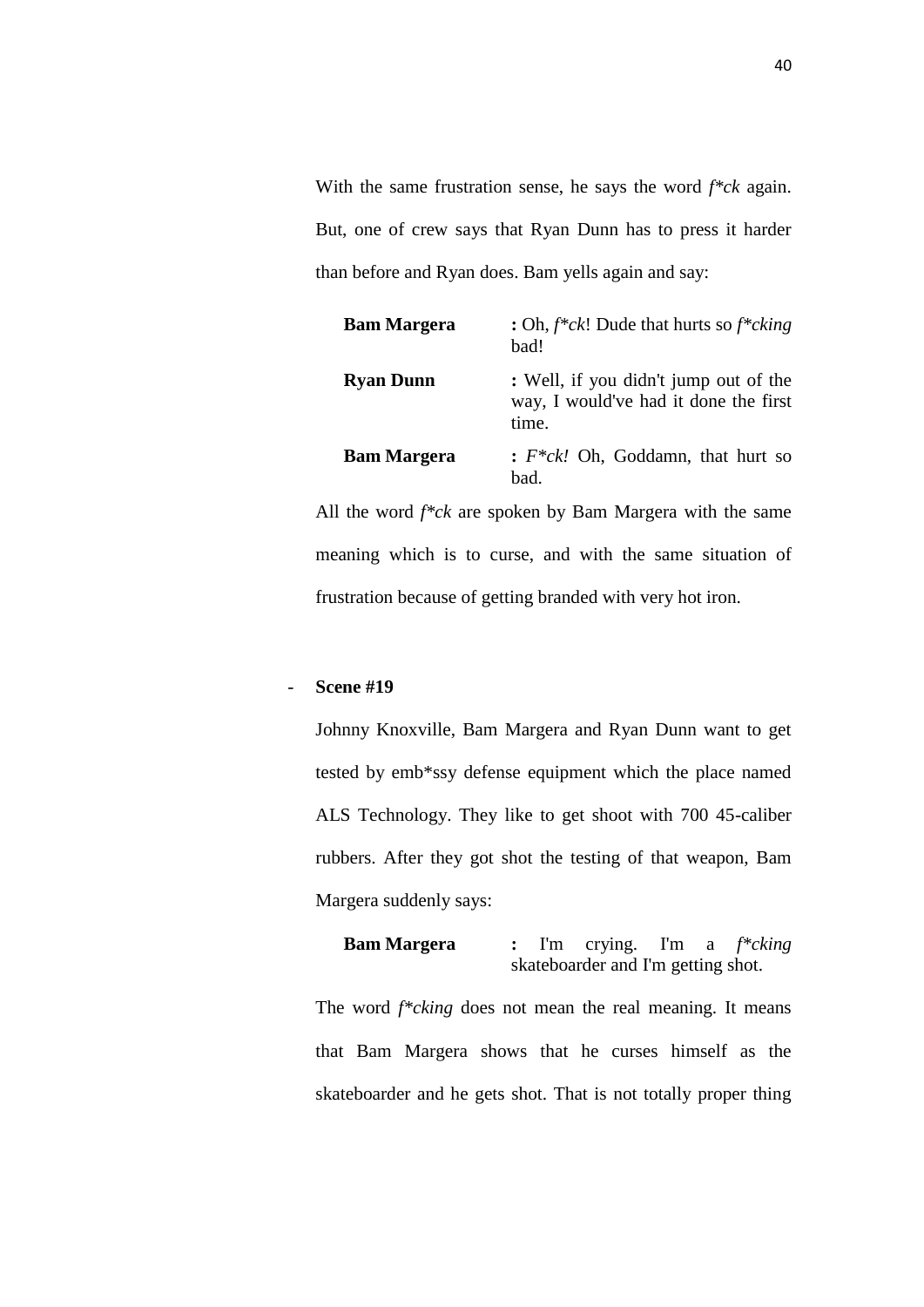for the skateboarder to do such thing. In this situation he is hurt really bad and shocked.

### - **Scene #26**

In this scene some cast member is playing Toro Totter. It is kind of cowboy game, where each cast member have to keep balancing their swing from getting run over by buffalo. And the last man on the Toro Totter is the winner.

| <b>Johnny Knoxville</b> : This is the Toro Totter. It's me and |
|----------------------------------------------------------------|
| Pontius vs. Dunn and Bam, and the                              |
| last man on the teeter-totter is the                           |
| winner.                                                        |

After Ryan Dunn Got ran over by buffalo, Bam freaks out and leaves Toro Totter arena. He runs and jumps over the fence, then saying:

**Bam Margera :** I am not doing that. *F\*ck* that!

The word *f\*ck* that is said by Bam Margera means that he is afraid of buffalo cursing the scene. Beside he has reptile phobia which is told in the previous scene, he also hates buffalo, which in this situation he looks frustration and afraid of the buffalo.

## - **Scene #29**

Bam Margera does the stunt by skateboarding in panda costume. He jumps off from the house's roof and drops on the ground. He falls out, then he says: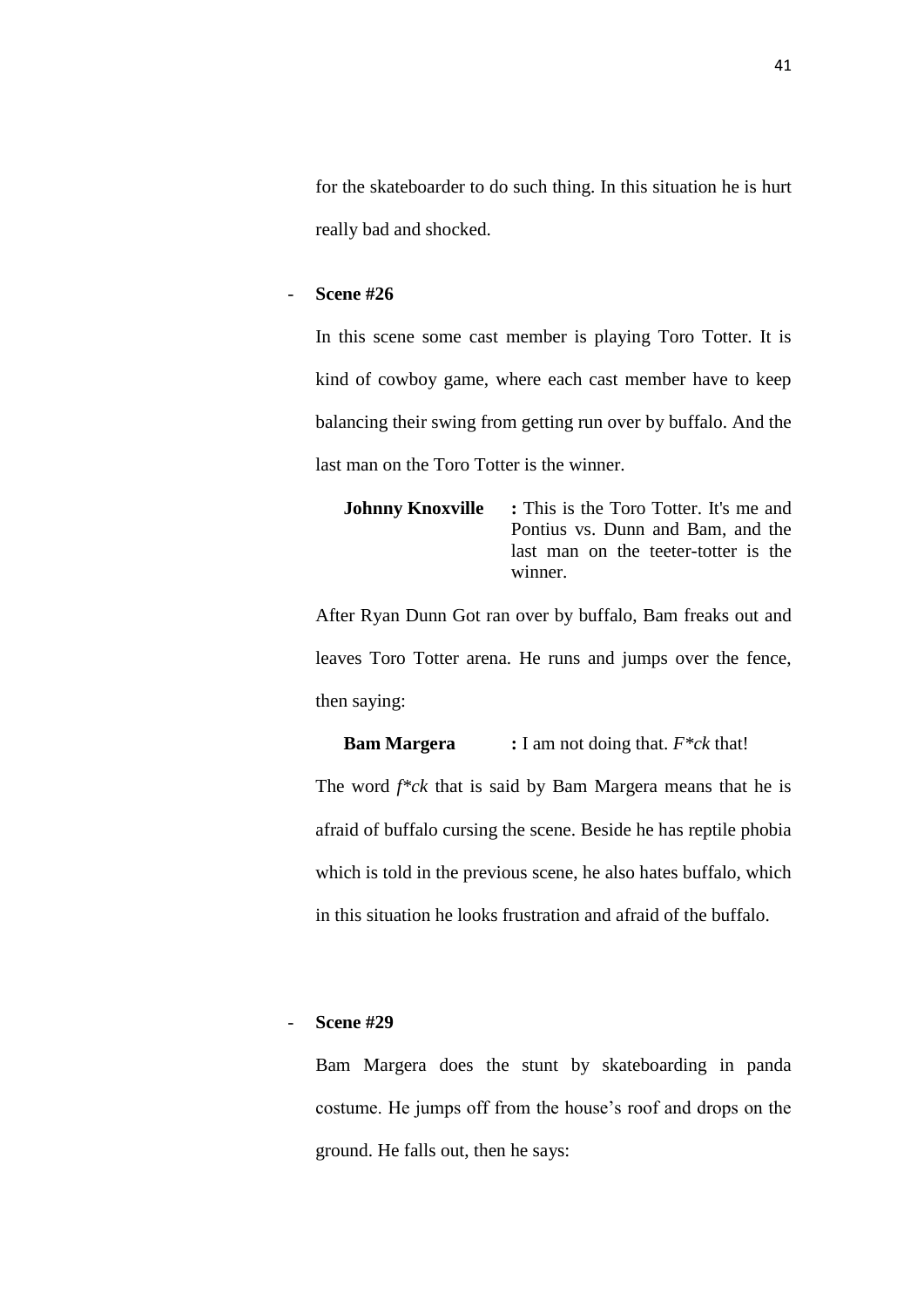**Bam Margera :** ooh, *f\*ck.* Obviously, the word *f\*ck* indicates that he makes an attention from his unexpected landing to the camera. The expression of his face shows his antagonism.

#### - **Scene 40#**

In this Scene is getting trapped by his friend. Bam Margera Holds onto something tight, because he is being hit by high speed wind as the scenario. Bam puts off his grip and falls into big cage. He does not realize that his friend will give him a King Cobra which has been devenomized by snake expert. He freaks out and says:

**Bam Margera :** No, no, no! No, no! A *f\*cking* cobra, dude? Yo, yo, yo, I don't like him staring like that. Oh, dude, you guys are *f\*cking* such total d\*ckheads.

The word *f\*ck* shows that he is shocked and cursing the cobra snake that is getting close by him. Afterwards, Bam Margera escapes out of the cage. He runs and climbs on the top of van car. The next *f\*ck* tends to curse his friend as the bad idea maker with some antagonism of disliking the scene.

**Bam Margera :** My strategy is staying up on the *f\*cking* van because I don't trust anybody. I should have thought about it more, but I was sipping on beer. I was like, "Why the *f\*ck* is snake dude in Louisiana?" Then I do my bit and then all of a sudden, a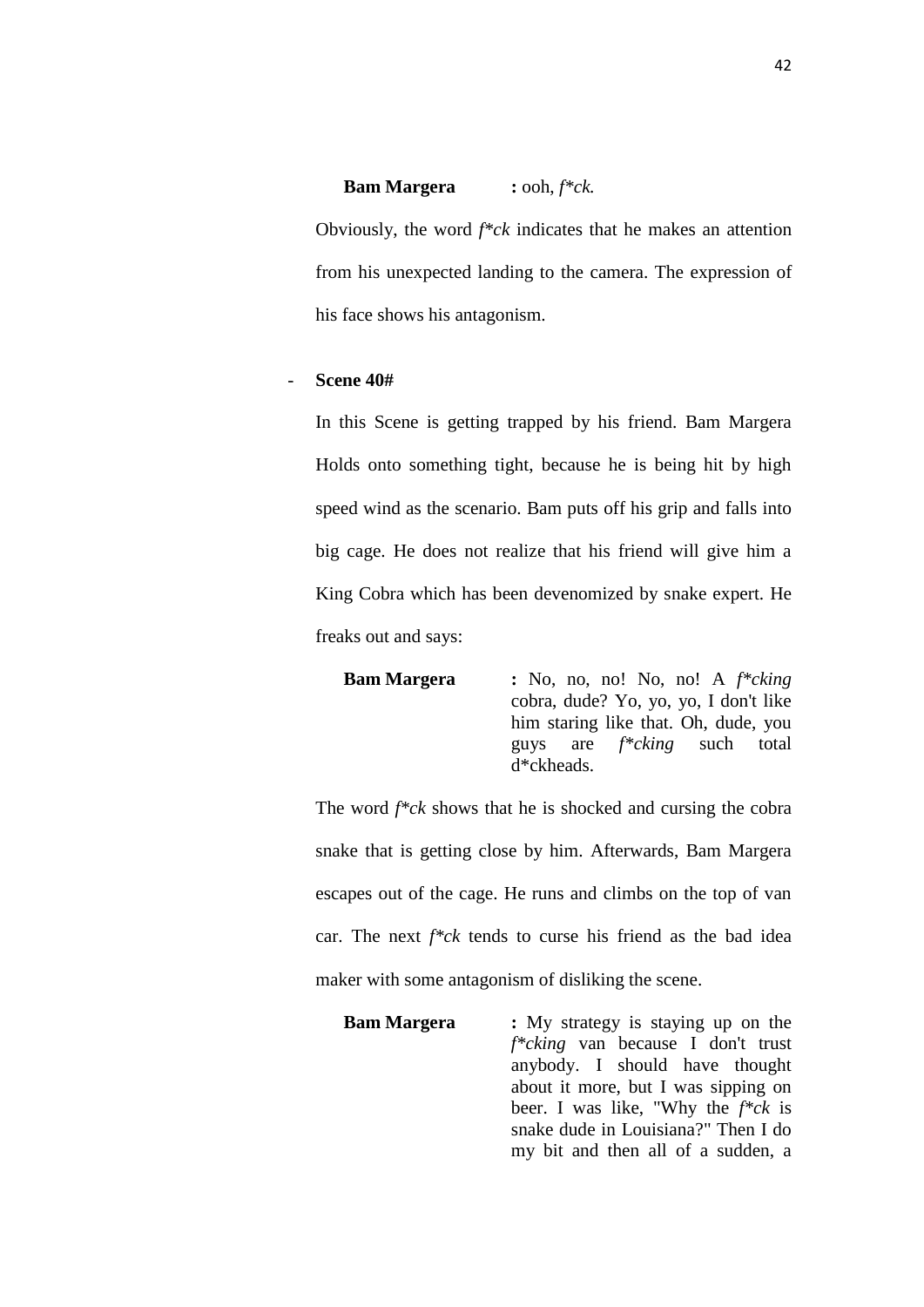king cobra comes into the *f\*cking* thing. I'm like... Dude, I'm staying up here. You *f\*ckers* are \*sses. I don't trust anybody. And you made me waste my beer.

He says *f\*cking van.* He tells there is nowhere safe but the van car which he is sitting on. He feels terrified and frustration for what is happening. The word "what the *f\*ck* is snake" shows that he is really surprised and scared of snake, especially king cobra. The next word of *f\*cking* describes that Bam has no idea at that time, and he thinks of where the king cobra is from. The last word *f\*ckers* indicates that Bam feel uncomfortable from getting pranked by his annoying friends.

### **C. Excretory Term**

In this term many things that are from human body will appear. Here are the examples which will be mentioned on the scene below: *sh\*t and piss.*

#### - **Scene #10**

After he was branded, he comes to his parents' house and wants to show his parents his branded bottom. He says to the camera before coming in his parents' house. Then, he and the whole crew come into the house. His friend named Ryan Dunn starts to tell his parent's that he gave Bam a present.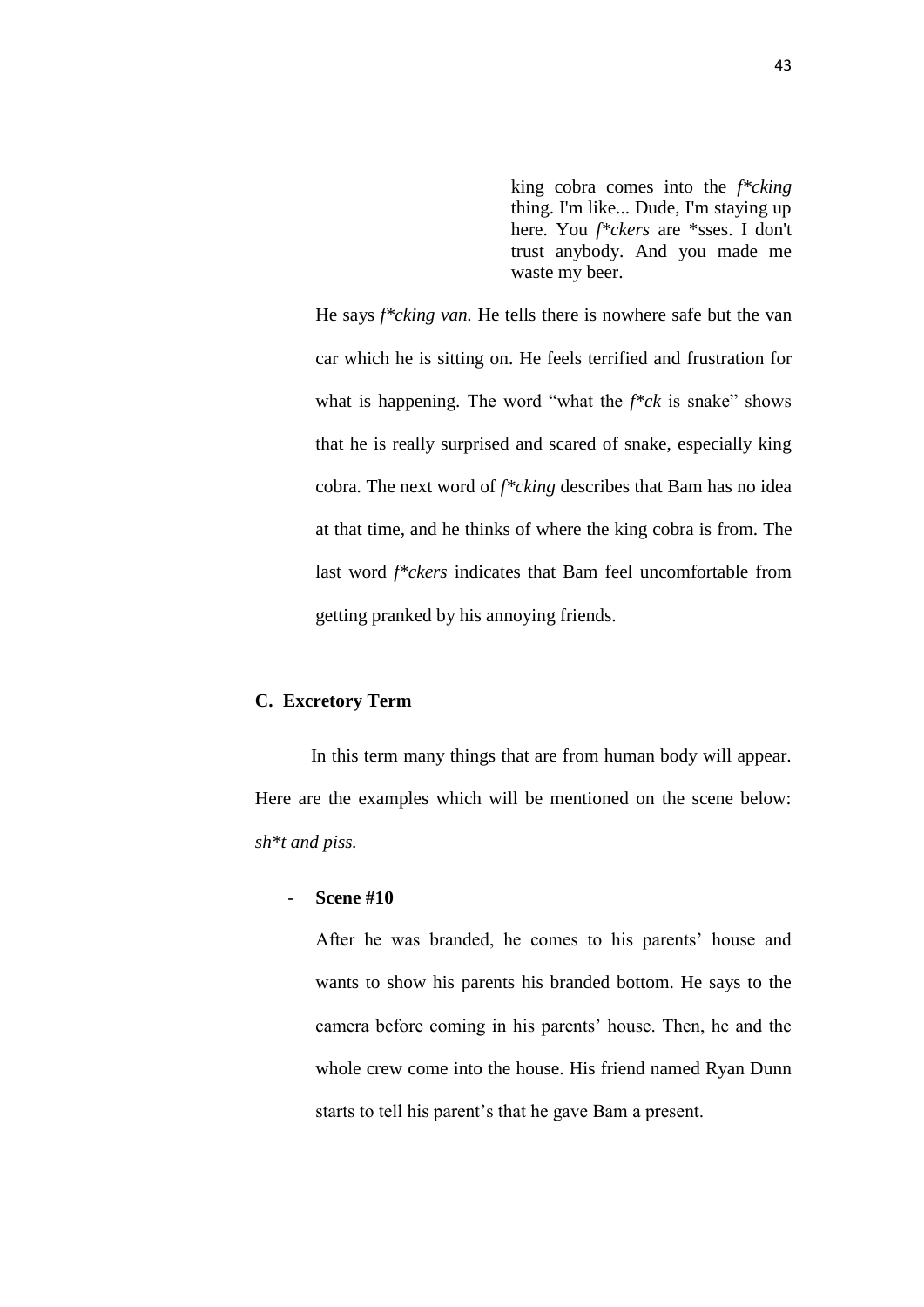**Ryan Dunn :** Well, I gave him a present.

Bam Margera puts his pants down and shows the branded penis in his butt to his parents. His mother says:

| <b>April Margera</b> | : Bam, that is so infected! That does<br>not look good. Oh, my God, he's<br>going to have that for life! You're<br>going to have that for life |
|----------------------|------------------------------------------------------------------------------------------------------------------------------------------------|
| <b>Bam Margera</b>   | : No $sh*t!$                                                                                                                                   |

Bam says "no *sh\*t"* to decline the opinion of his mother that Bam will those terrible branded wounds for life. The word "no *sh\*t*" refers to "no way". Thus, it indicates the antagonism of Bam to his parents.

## - **Scene #17**

Bam Margera and Johnny Knoxville want to do prank to his friends. They have told their friend that they will have a photo shoot, but that is just elaborate ruse to get their friends come to the prank location. Before they start to prank their friend, Bam Margera says to the camera:

**Bam Margera** : So, the boys think they're arriving in a limo for a photo shoot, but little do they know, we have a *sh\*tload* of bees we're going to put through the sun roof. And we rigged the locks so they can't get out.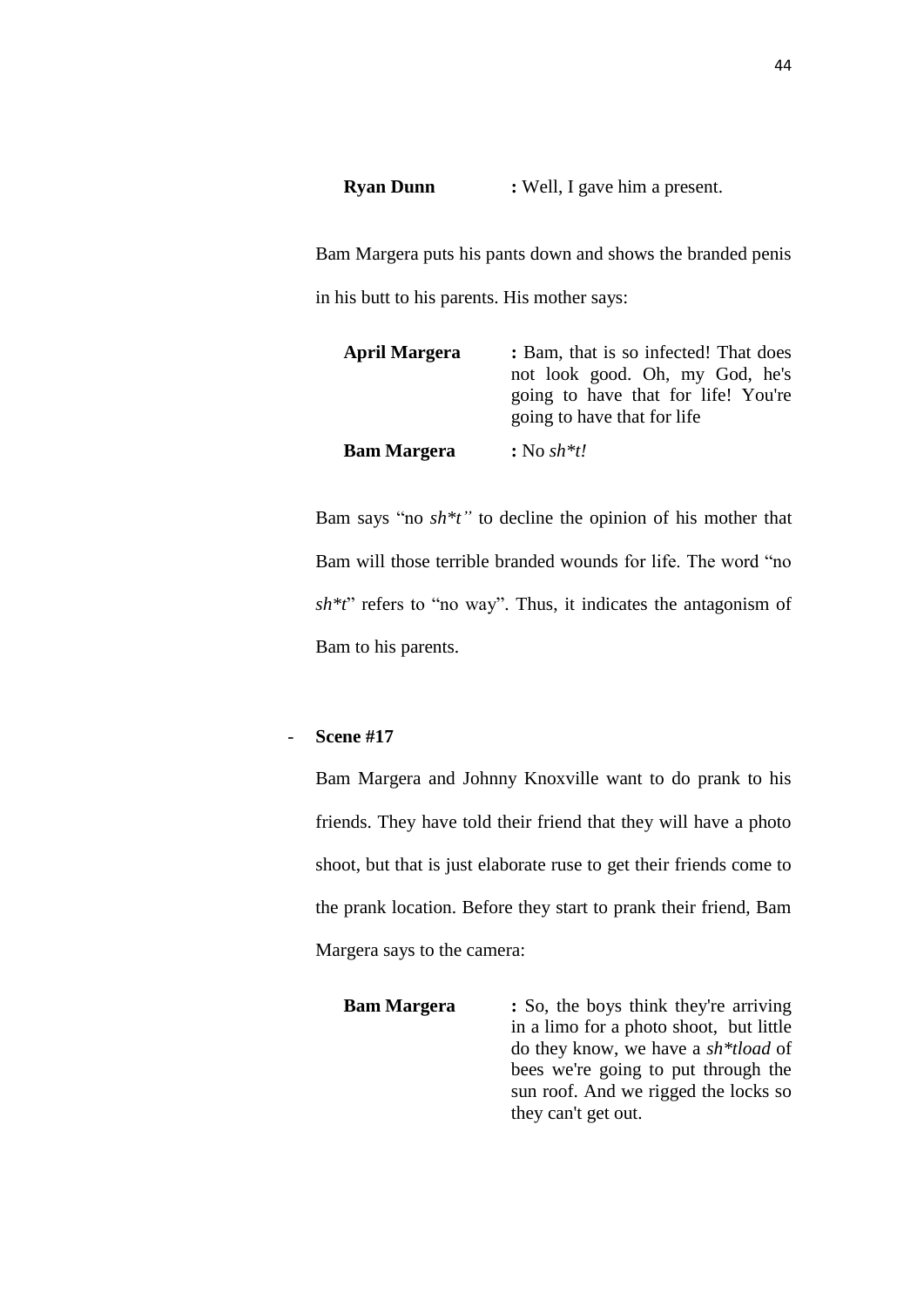The word "*sh\*t*-load" does not mean that they bring human feces, but they bring lots of bees and they are going to release it the bees through the sun roof the limo. The situation of this scene is funny to him, because he plans to do prank to his friends how will arrive with limousine car.

## - **Scene 21#**

Bam and his friend want to play a scene called Medicine Ball Dodge Ball. It is a scene where each cast member has a ball, and they have to throw the ball randomly, because the set is in the room without lights on. Bam Margera opens the game and says:

```
Bam Margera : It's time to play a game with a 
        bunch of these medicine balls. And 
        they're heavy as sh*t. It's on!
```
The words *sh\*t* means to curse the balls because they are so heavy. They can hurt each cast member when they get hit. He says before the scene gets started with sense of antagonism.

### - **Scene #28**

The whole crew and cast member ask Steve-O to fill his butt with beer. Steve-O does it well. But there is one problem that makes him have to use plunger to get it done. The beer that is already filled into his butt cannot be get out of his butt. So, they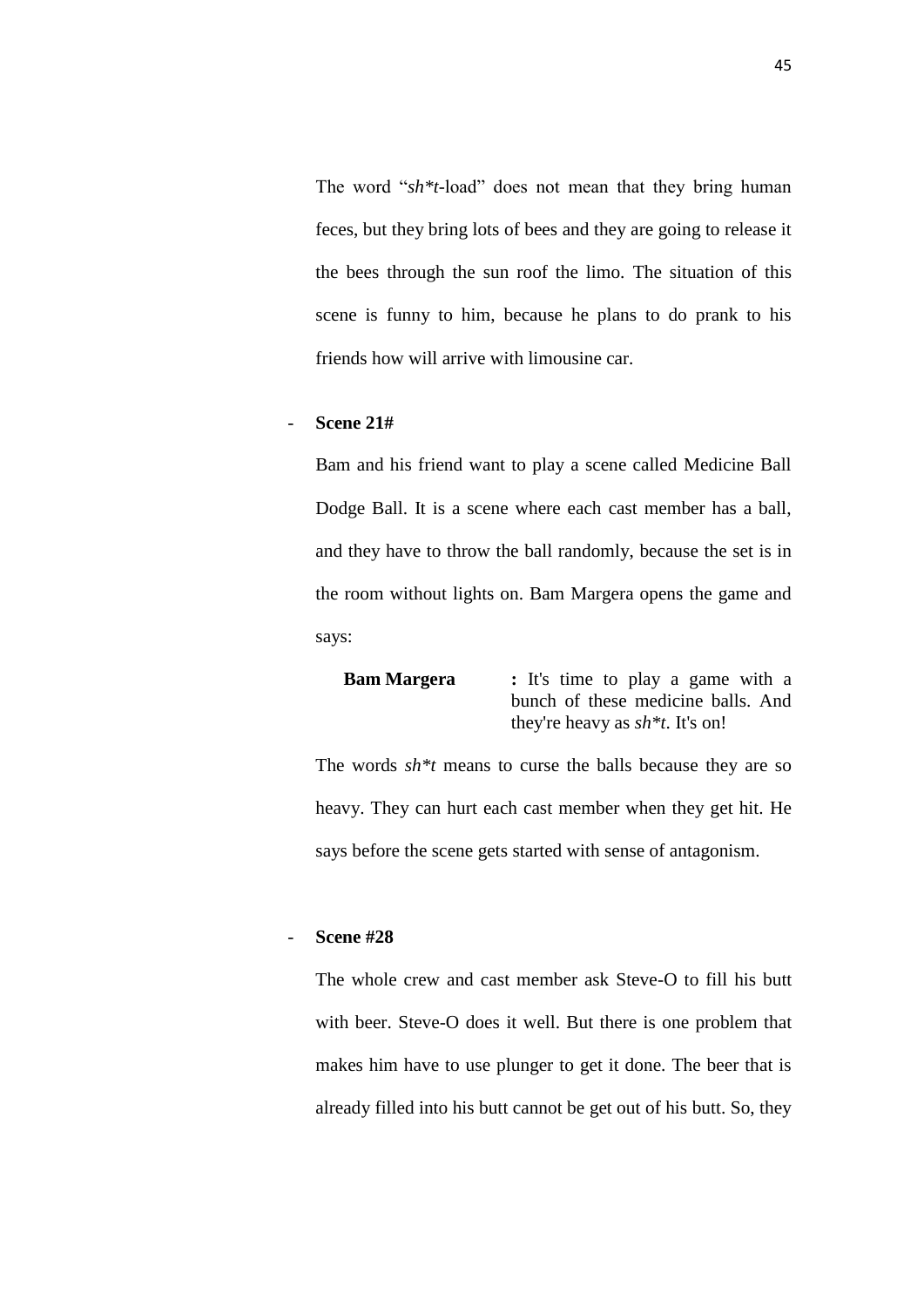decide to use plunger to get the beer out of Steve-O's butt. Bam Margera is working the plunger on his butt and says:

**Bam Margera :** You'd better *sh\*t piss*, \*ss-white!

The word *sh\*t* refers to the thing that usually comes out from bottom. Then, the word *p\*ss* refers to the beer that comes out from Steve-O's bottom. Bam says the words based on the real condition which is called as describing. The situation of this scene is funny because all of the crews are laughing to watch Steve-O doing beer trick.

### **D. Religious Term**

Religious term is kind of swear word that consists of many word of god such as, *jesus* and *godd\*mn*. Those words occurs by the following scene below:

## - **Scene #9**

Jackass Crew brings him to the ranch where many cows are at there. The ranch has an iron brand which has been designed into penis shape, and it will be pushed into Bam Margera's Bottom. After Bam gets branded by penis Brand, he says many religious term of swear word.

**Bam Margera :** F\*ck! Oh, *Godd\*mn*, that hurt so bad.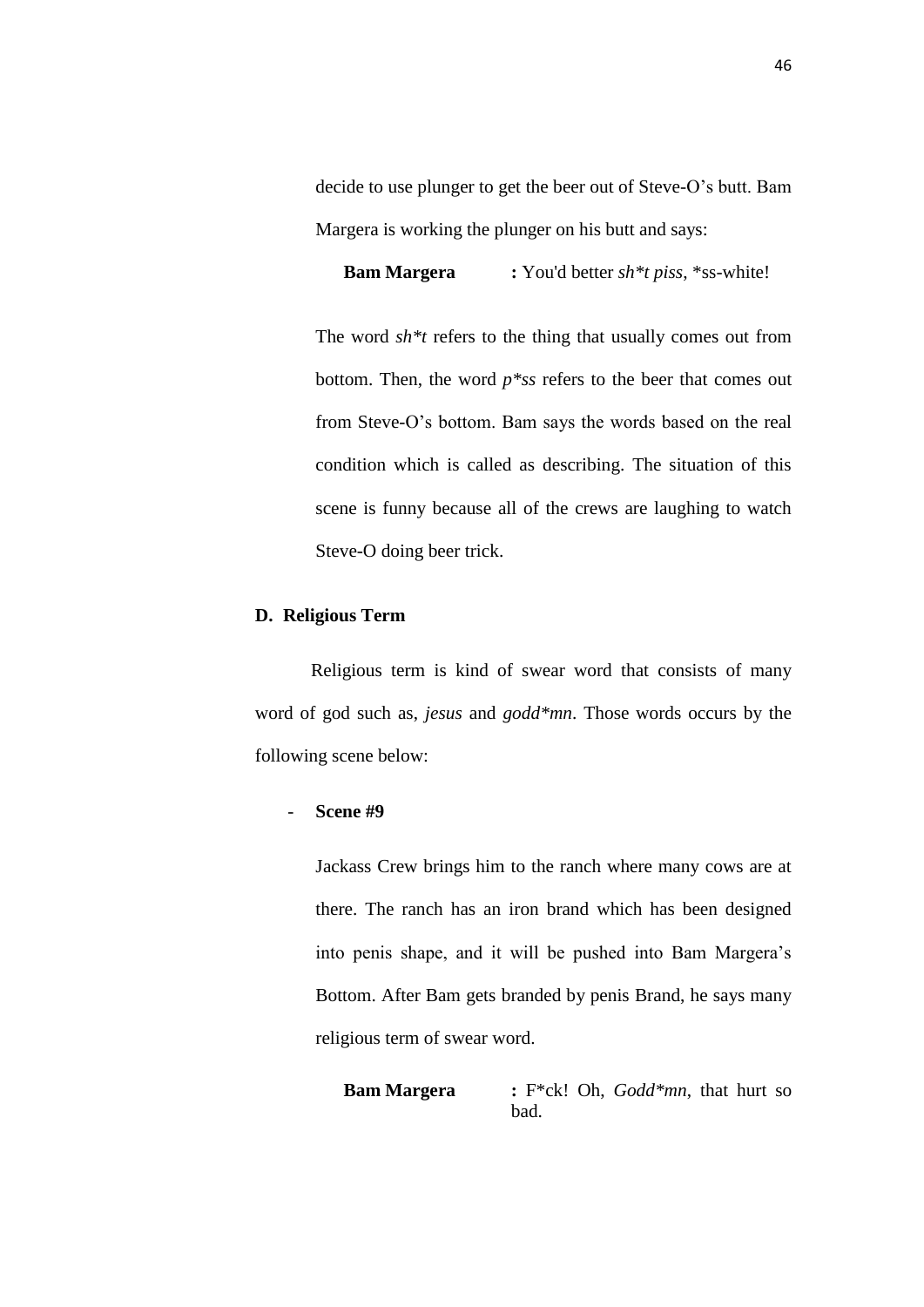He says *Godd\*mn* to express his frustration. By the end of the scene he said again:

**Bam Margera :** I'd rather rip my d\*ck off and throw it in the river than to do that again. *Godd\*mn*.

By saying this word, Bam wishes that he cannot bear pain from his burned butt. He means to say that he asks God to reduce his pain away.

# **4.4 Discussion**

Bam Margera who is one of the cast members of Jackass Number two has spoken four of eight categories. They are body function, copulative, excretory, and religious. The writer considered that Bam Margera prefers to utter the words that have one sylable, such *as \*ss, d\*ck, sh\*t, and f\*ck*. furthermore, the words are easy to remember and speak. Copulative is the highest second after body function term, and it is possible for Bam to utter those words outside the movies.

The writer found that the previous movie entitled Jackass the Movie is less dynamic than the next one, where it shows in the movie with less conversation and it seems monotone. In the second Movie "Jackass Number Two" Bam Margera utters swear word the most and the swear words he says can represent all the cast member in the both movie, because the categories of swear word in the first movie are less than Jackass Number two. In addition, the previous study that was conducted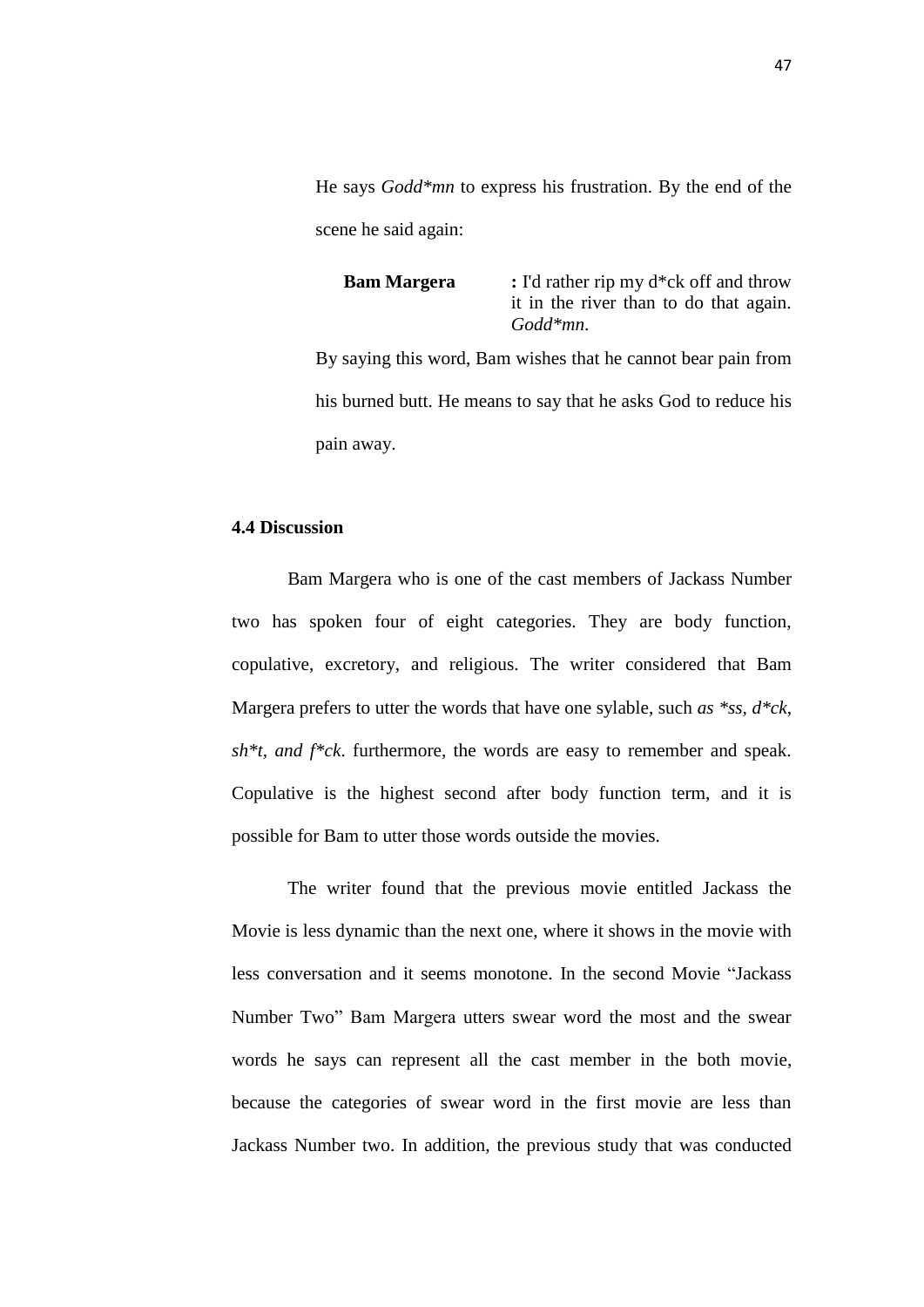by Budiwanto Cipto is totally different, where every scene is not supported by the other cast member as the participant like in the second movie which they give so much possibility for Bam Margera to utter swear words. In Jackass Number Two Bam Margera is more active to swear because the other cast members are there to see Bam Margera's scene. Whether the other cast members say anything or not. They are considered as the trigger of swearing because by the existence of them, Bam can expressed what he feels to the others.

In addition, there are many swear words of Javanese that consist in research entitled Teenager of Cirebon regency which is interesting to discuss. There are another examples of Javanese swear word that Indonesian use them to insult and English do not use, such as *"sapi"* (Cow), "raimu" (your face), "matamu" (your eyes), "ndasmu" (your head), etc. the word "sapi" includes in animal term. "raimu", "matamu", "ndasmu" include in body function term.

The situation in the movie Jackass Number two with the teenager in regency of Cirebon which consists in thesis of Aditya is quite different. The writer found that the situation the thesis is less than Jackass Number two, where all the participants and Bam Margera are professionals. Meanwhile, the teenager in Cirebon regency are just a common people who utter swear words in funny situation mostly. Thus, there are no dangerous materials and performances existing when swear words are